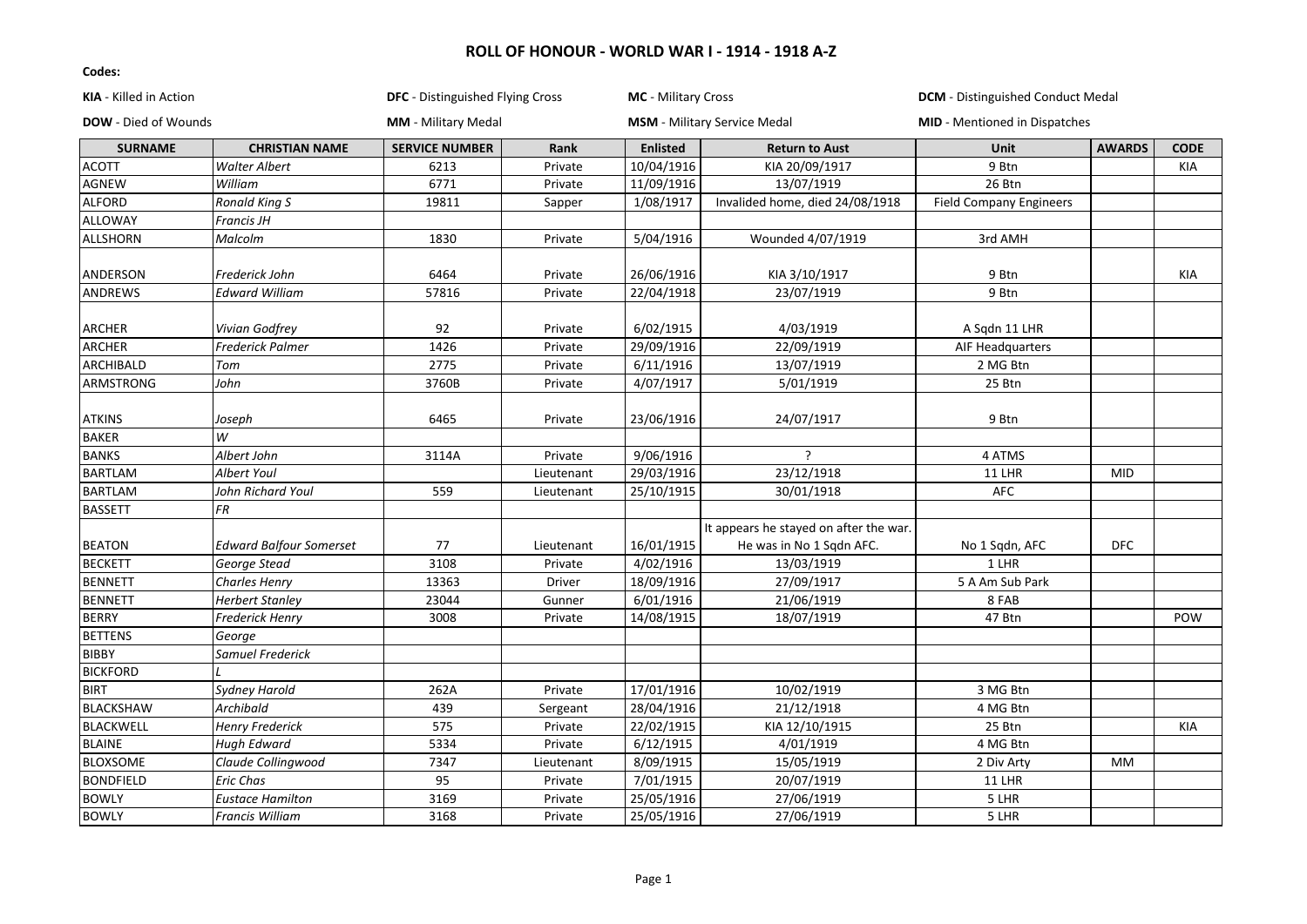| KIA - Killed in Action      |                         | DFC - Distinguished Flying Cross |            | <b>MC</b> - Military Cross |                                     | <b>DCM</b> - Distinguished Conduct Medal |               |             |
|-----------------------------|-------------------------|----------------------------------|------------|----------------------------|-------------------------------------|------------------------------------------|---------------|-------------|
| <b>DOW</b> - Died of Wounds |                         | <b>MM</b> - Military Medal       |            |                            | <b>MSM</b> - Military Service Medal | <b>MID</b> - Mentioned in Dispatches     |               |             |
| <b>SURNAME</b>              | <b>CHRISTIAN NAME</b>   | <b>SERVICE NUMBER</b>            | Rank       | <b>Enlisted</b>            | <b>Return to Aust</b>               | <b>Unit</b>                              | <b>AWARDS</b> | <b>CODE</b> |
| <b>BOXALL</b>               | <b>Charles William</b>  | 2194                             | Private    | 23/05/1915                 | 19/01/1916                          | 3 Btn                                    |               |             |
| <b>BOXALL</b>               | <b>Ernest Victor</b>    | 3691                             | Private    | 19/08/1915                 | 5/04/1919                           | 49 Btn                                   |               |             |
| <b>BOYCE</b>                | Albert                  | 3145A                            | Private    | 18/12/1916                 | 5/04/1918                           | 44 Btn                                   |               |             |
| <b>BRABAZON</b>             | <b>Anthony Godsell</b>  | 63811                            | Gunner     | 23/02/1918                 | RTA at own expense.                 | 2 FA Bole                                |               |             |
| <b>BRAY</b>                 | James Thomas            | 2115                             | Private    | 14/02/1914                 | KIA 29/07/1916                      | 25 Btn                                   |               | KIA         |
| <b>BRENNAN</b>              | Robert                  | 276                              | Private    | 28/02/1916                 | 12/06/1919                          | 1 MG Btn                                 |               |             |
| <b>BRETT</b>                | Alfred                  | 2341                             | Private    | 3/06/1915                  | KIA 03/08/1916                      | 4 Pioneers                               |               | KIA         |
| <b>BRETT</b>                | <b>Basil Beaufort</b>   | 983                              | Lieutenant | 3/09/1914                  | 2/03/1919                           | 5 Div Arty                               |               |             |
| <b>BRIDGE</b>               | John                    | 6485                             | Driver     | 28/03/1915                 | 8/04/1919                           | 29 ASC                                   |               |             |
| <b>BROCK</b>                | <b>William Sinclair</b> | 1878                             | Private    | 8/01/1916                  | 10/09/1917                          | 52 Btn                                   |               |             |
| <b>BRODIE</b>               | John Grav               | 318                              | Lieutenant | 10/07/1915                 | KIA 26/09/1917                      | 31 Btn                                   |               | KIA         |
| <b>BROOKS</b>               | Laurence Hames          | 6471                             | Private    | 20/06/1916                 | DOW 21/09/1917                      | 9 Btn                                    |               | <b>DOW</b>  |
| <b>BROOKS-BALL</b>          | Julian                  | 577                              | Sergeant   | 22/03/1915                 | KIA 29/07/1916                      | 26 Btn                                   |               | KIA         |
| <b>BROUGHTON</b>            | Patrick                 | 487                              | Private    | 14/01/1915                 | 21/05/1916                          | 26 Btn                                   |               |             |
| <b>BROWN</b>                | Laurence Marlow         | 3686                             | Corporal   | 17/05/1915                 | 4/05/1917                           | 12 LTMB                                  | MM?           |             |
| <b>BROWN</b>                | Alfred Hooper           |                                  | Lieutenant | 15/07/1915                 | 15/05/1919                          | 26 Btn                                   |               |             |
| <b>BROWN</b>                | <b>William Henry</b>    | 2010                             | Private    | 15/01/1917                 | Wounded 21/12/1917                  | 42 Btn                                   |               |             |
| <b>BROWN</b>                | <b>Charles Campbell</b> |                                  | Lieutenant | 1/05/1916                  | 1/07/1919                           | 7 FA Bole                                |               |             |
| <b>BROWN</b>                | Robert Shilton Hooper   | 58069                            | Private    | 27/03/1918                 | 25/09/1919                          | 9 Btn                                    |               |             |
| <b>BROWN</b>                | Sidney (Sydney)         | 7087                             | Private    | 11/10/1916                 | 15/04/1919                          | 9 Btn                                    |               |             |
| <b>BROWN</b>                | James                   | 6526                             | Private    | 27/11/1916                 | 10/03/1918                          | 25 Btn                                   |               |             |
| <b>BROWNE</b>               | Roderick Stowell        | 197                              | Private    | 5/10/1914                  | KIA 28/06/1915                      | 5 LHR                                    |               | KIA         |
| <b>BRUNTON</b>              | <b>Donald Campbell</b>  | 27987                            | Driver     | 9/10/1915                  | 14/01/1919                          | 1 DAC                                    |               |             |
| <b>BURDEKIN</b>             | Arthur Hugh             | 654                              | Private    | 19/11/1914                 | 27/07/1915?                         | 5 LHR                                    |               |             |
| <b>BURFORD</b>              | William George          | 1690                             | Private    | 6/08/1915                  | 9/04/1919                           | 1 LHR                                    |               |             |
| <b>BURGESS</b>              | George Francis          | 2198                             | Private    | 22/05/1916                 | 12/06/1919                          | 3 MG Btn                                 |               |             |
| <b>BURGON</b>               | Gordon Chester          | 755                              | Driver     | 19/01/1917                 | 6/09/1919                           | 9 Btn                                    |               |             |
| <b>BURKE</b>                | Frederick M             | 6224                             | Private    | 10/04/1916                 | 25/01/1919                          | 9 Btn                                    |               |             |
| <b>BURNS</b>                | George Hillier          | 7457                             | Private    | 12/03/1917                 | 17/12/1918                          | 41 Btn                                   |               |             |
| <b>BUTTERFIELD</b>          | Charles William         | 21                               |            | 19/11/1915                 | 13/04/1919                          | 52 Btn                                   |               |             |
| <b>BYERS</b>                | William                 | 2456                             | Private    | 15/01/1916                 | 26/07/1919                          | 1 Sig Sqdn                               |               |             |
| <b>BYERS</b>                | <b>Leslie Ross</b>      | 759                              | Private    | 23/12/1914                 | Wounded 2/09/1916                   | 5 LHR                                    |               |             |
| <b>CADDEY</b>               | Ernest                  | 323                              | Private    | 5/02/1915                  | 4/05/1917                           | 25 Btn                                   |               |             |
| CALDWELL                    | <b>Robert Ramsey</b>    | 6957                             | Private    | 15/08/1916                 | KIA 13/06/1918                      | 15 Btn                                   |               | KIA         |
| CALDWELL                    | John Hubert             | 32                               | Driver     | 22/08/1914                 | 12/01/1918                          | A Post C                                 |               |             |
| CALDWELL                    | Harold John Leslie      | 6290                             | Private    | 31/10/1916                 | 7/07/1919                           | 20th Btn                                 |               |             |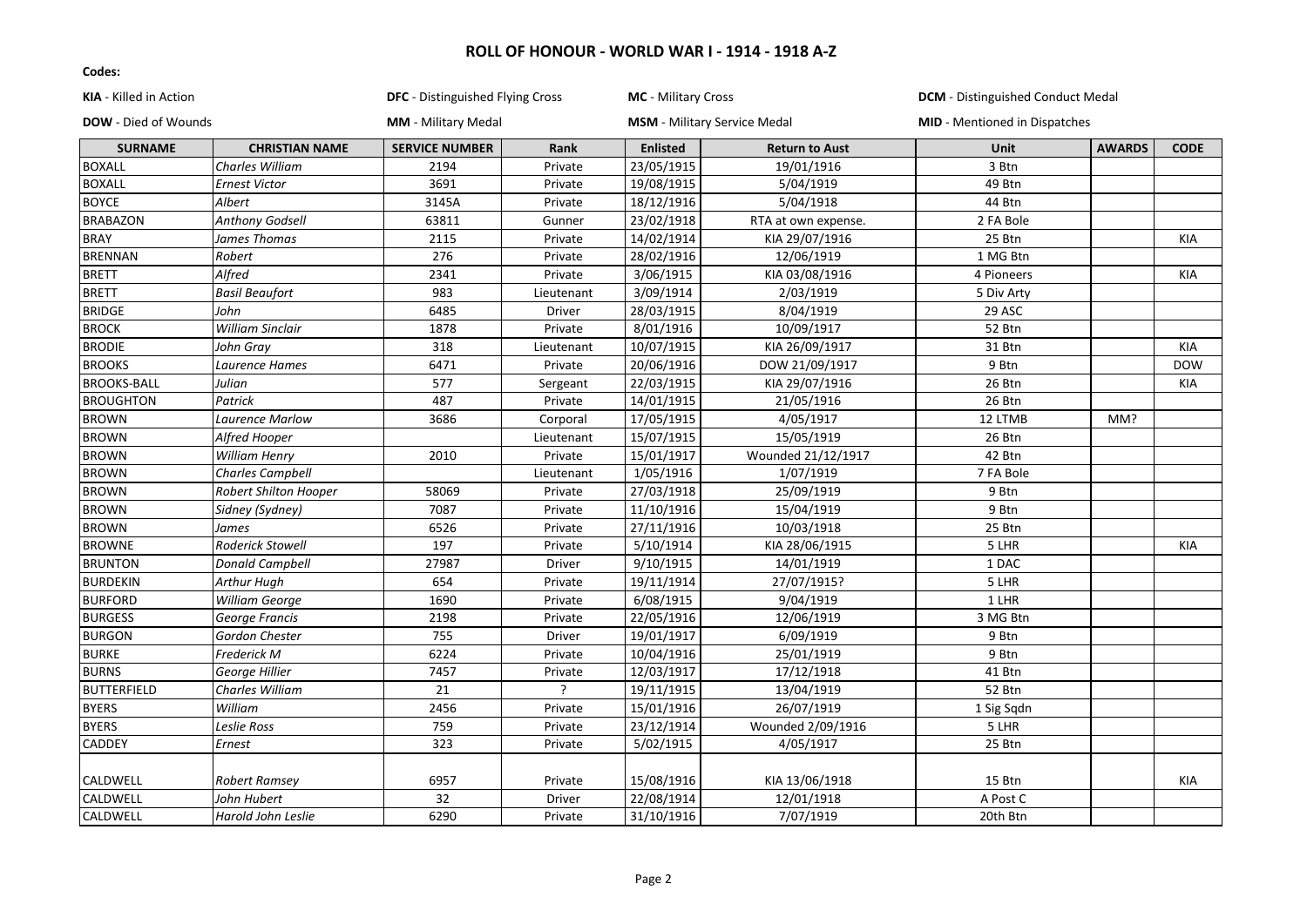| <b>DOW</b> - Died of Wounds<br><b>MM</b> - Military Medal<br><b>MSM</b> - Military Service Medal<br><b>MID</b> - Mentioned in Dispatches<br><b>SERVICE NUMBER</b><br>Rank<br><b>AWARDS</b><br><b>CODE</b><br><b>SURNAME</b><br><b>CHRISTIAN NAME</b><br><b>Enlisted</b><br><b>Return to Aust</b><br>Unit<br>CAMPBELL<br>6486<br>18/01/1915<br>DOD 10/02/1919<br>17 Co ASC<br><b>DOD</b><br>Driver<br>Montgomery<br>CAMPBELL<br>6487<br>18/01/1915<br>17 Co ASC<br>Victor<br>Driver<br>CAMPBELL<br>John<br>5560<br>Private<br>10/04/1916<br>20/12/1918<br>26 Btn<br>CAMPBELL<br>2678<br>1/07/1915<br>James<br>11 FAB<br>Sergeant<br>CARDEW<br>13/12/1915<br>16/01/1919<br>41 Btn<br>Leonard<br>Lieutenant<br>Discharged at Perth MU. Did not<br>CAREY<br>MJ<br>13/04/1915<br>296<br>leave Australia<br>26 Btn<br>Lieutenant<br>Wilfred<br>CARLSSEN<br>6779<br>5/03/1917<br>20 Btn<br>Private<br>12/03/1918<br>CARROLL<br><b>Maurice Nicholas</b><br>3054<br><b>Driver</b><br>4/02/1916<br>10/07/1919<br>Mtd Div Train<br>CASTLES<br>1857<br>17/10/1916<br>Private<br>20/10/1918<br>2 Btn<br>John James<br>CASTREE<br>2232A<br>13/08/1915<br>Claude Edward<br>Corporal<br>DOW 15/08/1918<br>49 Btn<br><b>DOW</b><br>19/08/1915<br>CHAMPION<br>Percy William<br>3270<br>Private<br>31/03/1919<br>15 Btn<br>POW<br>18/03/1916<br>CHAPMAN<br>278<br>12/05/1919<br>15 Btn<br>Robert Auburn<br>Private<br>CHAPMAN<br>25/10/1915<br>Thomas<br>605<br>Private<br>23/05/1917<br>41 Btn<br>CHATFIELD<br>39<br>20/04/1916<br>Henry Edward<br>Private<br>23/07/1919<br>3 MG Co<br>CHELLINGWORTH<br>2433<br>20/05/1916<br>2/09/1919<br>John<br>Private<br>41 Btn<br>327<br>17/08/1914<br>24/09/1915<br>5 Btn<br><b>CHISHOLM</b><br>Rodderick Morrison<br>Engineer<br>CHURCH<br>506<br>16/07/1915<br>24/08/1918<br>Private<br>31 Btn<br>George Henry<br>3/01/1917<br><b>CLANCHY</b><br>3296<br>3/07/1919<br>8 LHR<br><b>Steve</b><br>Private<br>CLARK<br>John<br>2/11/1914<br>1307<br>Private<br>31/10/1917<br>15 Btn<br><b>MM</b><br><b>CLARK</b><br>John<br>8/07/1915<br>1789<br>KIA 5/8/1916<br>25 Btn<br>Private<br>KIA<br><b>CLARKE</b><br>?<br>John Lyon<br>2072<br>21/08/1916<br>1/06/1919<br>41 Btn<br><b>CLARKE</b><br>М<br><b>MC</b><br><b>CLARKSON</b><br>Thomas Wilfred<br>1724<br>2/01/1915<br>8/05/1916<br>15 Btn<br>Private<br><b>CLAYTON</b><br>15/11/1917<br>5/04/1919<br>1 AMTS<br>21900<br>Reginald Victor<br>Driver<br>28/09/1914<br><b>CLEAT</b><br>John J<br>78<br>CQMS<br>23/04/1919<br>4 MG Btn<br><b>COCKERILL</b><br>1053<br>6/02/1915<br>Benjamin James O<br>Private<br>12/01/1917<br>Imp Camel Corps<br>COLES<br>6234<br>20/05/1919<br>James Theodore<br>Private<br>10/04/1916<br>9 Btn<br>Mining Corps - No 4<br>Tunnelling Company -<br>Headquarters No 1 (May<br>1/11/1916<br><b>COLES</b><br>John<br>3279<br>22/07/1917<br>1916)<br>Sapper<br>$\overline{\phantom{a}}$<br><b>COLLYER</b><br>William Jas<br>4146<br>16/12/1915<br>KIA 29/07/1916<br>25 Btn<br>KIA<br>COLMAN<br>William John<br>601<br>Wounded 16/08/1916<br>Sergeant<br>CONAGHAN<br>1116<br>30/01/1915<br>DOD 21/01/1919<br>5 LHR<br>Charles Joseph<br>Private<br><b>DOD</b><br>COOMS<br>2379<br>1/11/1915<br>1/05/1919<br>10 FAB<br>John Joseph<br>Driver | KIA - Killed in Action | DFC - Distinguished Flying Cross | MC - Military Cross | <b>DCM</b> - Distinguished Conduct Medal |  |  |
|--------------------------------------------------------------------------------------------------------------------------------------------------------------------------------------------------------------------------------------------------------------------------------------------------------------------------------------------------------------------------------------------------------------------------------------------------------------------------------------------------------------------------------------------------------------------------------------------------------------------------------------------------------------------------------------------------------------------------------------------------------------------------------------------------------------------------------------------------------------------------------------------------------------------------------------------------------------------------------------------------------------------------------------------------------------------------------------------------------------------------------------------------------------------------------------------------------------------------------------------------------------------------------------------------------------------------------------------------------------------------------------------------------------------------------------------------------------------------------------------------------------------------------------------------------------------------------------------------------------------------------------------------------------------------------------------------------------------------------------------------------------------------------------------------------------------------------------------------------------------------------------------------------------------------------------------------------------------------------------------------------------------------------------------------------------------------------------------------------------------------------------------------------------------------------------------------------------------------------------------------------------------------------------------------------------------------------------------------------------------------------------------------------------------------------------------------------------------------------------------------------------------------------------------------------------------------------------------------------------------------------------------------------------------------------------------------------------------------------------------------------------------------------------------------------------------------------------------------------------------------------------------------------------------------------------------------------------------------------------------------------------------------------------------------------------------------------------------------------------------------------------------------------------------------------------------------------------------------------------------|------------------------|----------------------------------|---------------------|------------------------------------------|--|--|
|                                                                                                                                                                                                                                                                                                                                                                                                                                                                                                                                                                                                                                                                                                                                                                                                                                                                                                                                                                                                                                                                                                                                                                                                                                                                                                                                                                                                                                                                                                                                                                                                                                                                                                                                                                                                                                                                                                                                                                                                                                                                                                                                                                                                                                                                                                                                                                                                                                                                                                                                                                                                                                                                                                                                                                                                                                                                                                                                                                                                                                                                                                                                                                                                                                            |                        |                                  |                     |                                          |  |  |
|                                                                                                                                                                                                                                                                                                                                                                                                                                                                                                                                                                                                                                                                                                                                                                                                                                                                                                                                                                                                                                                                                                                                                                                                                                                                                                                                                                                                                                                                                                                                                                                                                                                                                                                                                                                                                                                                                                                                                                                                                                                                                                                                                                                                                                                                                                                                                                                                                                                                                                                                                                                                                                                                                                                                                                                                                                                                                                                                                                                                                                                                                                                                                                                                                                            |                        |                                  |                     |                                          |  |  |
|                                                                                                                                                                                                                                                                                                                                                                                                                                                                                                                                                                                                                                                                                                                                                                                                                                                                                                                                                                                                                                                                                                                                                                                                                                                                                                                                                                                                                                                                                                                                                                                                                                                                                                                                                                                                                                                                                                                                                                                                                                                                                                                                                                                                                                                                                                                                                                                                                                                                                                                                                                                                                                                                                                                                                                                                                                                                                                                                                                                                                                                                                                                                                                                                                                            |                        |                                  |                     |                                          |  |  |
|                                                                                                                                                                                                                                                                                                                                                                                                                                                                                                                                                                                                                                                                                                                                                                                                                                                                                                                                                                                                                                                                                                                                                                                                                                                                                                                                                                                                                                                                                                                                                                                                                                                                                                                                                                                                                                                                                                                                                                                                                                                                                                                                                                                                                                                                                                                                                                                                                                                                                                                                                                                                                                                                                                                                                                                                                                                                                                                                                                                                                                                                                                                                                                                                                                            |                        |                                  |                     |                                          |  |  |
|                                                                                                                                                                                                                                                                                                                                                                                                                                                                                                                                                                                                                                                                                                                                                                                                                                                                                                                                                                                                                                                                                                                                                                                                                                                                                                                                                                                                                                                                                                                                                                                                                                                                                                                                                                                                                                                                                                                                                                                                                                                                                                                                                                                                                                                                                                                                                                                                                                                                                                                                                                                                                                                                                                                                                                                                                                                                                                                                                                                                                                                                                                                                                                                                                                            |                        |                                  |                     |                                          |  |  |
|                                                                                                                                                                                                                                                                                                                                                                                                                                                                                                                                                                                                                                                                                                                                                                                                                                                                                                                                                                                                                                                                                                                                                                                                                                                                                                                                                                                                                                                                                                                                                                                                                                                                                                                                                                                                                                                                                                                                                                                                                                                                                                                                                                                                                                                                                                                                                                                                                                                                                                                                                                                                                                                                                                                                                                                                                                                                                                                                                                                                                                                                                                                                                                                                                                            |                        |                                  |                     |                                          |  |  |
|                                                                                                                                                                                                                                                                                                                                                                                                                                                                                                                                                                                                                                                                                                                                                                                                                                                                                                                                                                                                                                                                                                                                                                                                                                                                                                                                                                                                                                                                                                                                                                                                                                                                                                                                                                                                                                                                                                                                                                                                                                                                                                                                                                                                                                                                                                                                                                                                                                                                                                                                                                                                                                                                                                                                                                                                                                                                                                                                                                                                                                                                                                                                                                                                                                            |                        |                                  |                     |                                          |  |  |
|                                                                                                                                                                                                                                                                                                                                                                                                                                                                                                                                                                                                                                                                                                                                                                                                                                                                                                                                                                                                                                                                                                                                                                                                                                                                                                                                                                                                                                                                                                                                                                                                                                                                                                                                                                                                                                                                                                                                                                                                                                                                                                                                                                                                                                                                                                                                                                                                                                                                                                                                                                                                                                                                                                                                                                                                                                                                                                                                                                                                                                                                                                                                                                                                                                            |                        |                                  |                     |                                          |  |  |
|                                                                                                                                                                                                                                                                                                                                                                                                                                                                                                                                                                                                                                                                                                                                                                                                                                                                                                                                                                                                                                                                                                                                                                                                                                                                                                                                                                                                                                                                                                                                                                                                                                                                                                                                                                                                                                                                                                                                                                                                                                                                                                                                                                                                                                                                                                                                                                                                                                                                                                                                                                                                                                                                                                                                                                                                                                                                                                                                                                                                                                                                                                                                                                                                                                            |                        |                                  |                     |                                          |  |  |
|                                                                                                                                                                                                                                                                                                                                                                                                                                                                                                                                                                                                                                                                                                                                                                                                                                                                                                                                                                                                                                                                                                                                                                                                                                                                                                                                                                                                                                                                                                                                                                                                                                                                                                                                                                                                                                                                                                                                                                                                                                                                                                                                                                                                                                                                                                                                                                                                                                                                                                                                                                                                                                                                                                                                                                                                                                                                                                                                                                                                                                                                                                                                                                                                                                            |                        |                                  |                     |                                          |  |  |
|                                                                                                                                                                                                                                                                                                                                                                                                                                                                                                                                                                                                                                                                                                                                                                                                                                                                                                                                                                                                                                                                                                                                                                                                                                                                                                                                                                                                                                                                                                                                                                                                                                                                                                                                                                                                                                                                                                                                                                                                                                                                                                                                                                                                                                                                                                                                                                                                                                                                                                                                                                                                                                                                                                                                                                                                                                                                                                                                                                                                                                                                                                                                                                                                                                            |                        |                                  |                     |                                          |  |  |
|                                                                                                                                                                                                                                                                                                                                                                                                                                                                                                                                                                                                                                                                                                                                                                                                                                                                                                                                                                                                                                                                                                                                                                                                                                                                                                                                                                                                                                                                                                                                                                                                                                                                                                                                                                                                                                                                                                                                                                                                                                                                                                                                                                                                                                                                                                                                                                                                                                                                                                                                                                                                                                                                                                                                                                                                                                                                                                                                                                                                                                                                                                                                                                                                                                            |                        |                                  |                     |                                          |  |  |
|                                                                                                                                                                                                                                                                                                                                                                                                                                                                                                                                                                                                                                                                                                                                                                                                                                                                                                                                                                                                                                                                                                                                                                                                                                                                                                                                                                                                                                                                                                                                                                                                                                                                                                                                                                                                                                                                                                                                                                                                                                                                                                                                                                                                                                                                                                                                                                                                                                                                                                                                                                                                                                                                                                                                                                                                                                                                                                                                                                                                                                                                                                                                                                                                                                            |                        |                                  |                     |                                          |  |  |
|                                                                                                                                                                                                                                                                                                                                                                                                                                                                                                                                                                                                                                                                                                                                                                                                                                                                                                                                                                                                                                                                                                                                                                                                                                                                                                                                                                                                                                                                                                                                                                                                                                                                                                                                                                                                                                                                                                                                                                                                                                                                                                                                                                                                                                                                                                                                                                                                                                                                                                                                                                                                                                                                                                                                                                                                                                                                                                                                                                                                                                                                                                                                                                                                                                            |                        |                                  |                     |                                          |  |  |
|                                                                                                                                                                                                                                                                                                                                                                                                                                                                                                                                                                                                                                                                                                                                                                                                                                                                                                                                                                                                                                                                                                                                                                                                                                                                                                                                                                                                                                                                                                                                                                                                                                                                                                                                                                                                                                                                                                                                                                                                                                                                                                                                                                                                                                                                                                                                                                                                                                                                                                                                                                                                                                                                                                                                                                                                                                                                                                                                                                                                                                                                                                                                                                                                                                            |                        |                                  |                     |                                          |  |  |
|                                                                                                                                                                                                                                                                                                                                                                                                                                                                                                                                                                                                                                                                                                                                                                                                                                                                                                                                                                                                                                                                                                                                                                                                                                                                                                                                                                                                                                                                                                                                                                                                                                                                                                                                                                                                                                                                                                                                                                                                                                                                                                                                                                                                                                                                                                                                                                                                                                                                                                                                                                                                                                                                                                                                                                                                                                                                                                                                                                                                                                                                                                                                                                                                                                            |                        |                                  |                     |                                          |  |  |
|                                                                                                                                                                                                                                                                                                                                                                                                                                                                                                                                                                                                                                                                                                                                                                                                                                                                                                                                                                                                                                                                                                                                                                                                                                                                                                                                                                                                                                                                                                                                                                                                                                                                                                                                                                                                                                                                                                                                                                                                                                                                                                                                                                                                                                                                                                                                                                                                                                                                                                                                                                                                                                                                                                                                                                                                                                                                                                                                                                                                                                                                                                                                                                                                                                            |                        |                                  |                     |                                          |  |  |
|                                                                                                                                                                                                                                                                                                                                                                                                                                                                                                                                                                                                                                                                                                                                                                                                                                                                                                                                                                                                                                                                                                                                                                                                                                                                                                                                                                                                                                                                                                                                                                                                                                                                                                                                                                                                                                                                                                                                                                                                                                                                                                                                                                                                                                                                                                                                                                                                                                                                                                                                                                                                                                                                                                                                                                                                                                                                                                                                                                                                                                                                                                                                                                                                                                            |                        |                                  |                     |                                          |  |  |
|                                                                                                                                                                                                                                                                                                                                                                                                                                                                                                                                                                                                                                                                                                                                                                                                                                                                                                                                                                                                                                                                                                                                                                                                                                                                                                                                                                                                                                                                                                                                                                                                                                                                                                                                                                                                                                                                                                                                                                                                                                                                                                                                                                                                                                                                                                                                                                                                                                                                                                                                                                                                                                                                                                                                                                                                                                                                                                                                                                                                                                                                                                                                                                                                                                            |                        |                                  |                     |                                          |  |  |
|                                                                                                                                                                                                                                                                                                                                                                                                                                                                                                                                                                                                                                                                                                                                                                                                                                                                                                                                                                                                                                                                                                                                                                                                                                                                                                                                                                                                                                                                                                                                                                                                                                                                                                                                                                                                                                                                                                                                                                                                                                                                                                                                                                                                                                                                                                                                                                                                                                                                                                                                                                                                                                                                                                                                                                                                                                                                                                                                                                                                                                                                                                                                                                                                                                            |                        |                                  |                     |                                          |  |  |
|                                                                                                                                                                                                                                                                                                                                                                                                                                                                                                                                                                                                                                                                                                                                                                                                                                                                                                                                                                                                                                                                                                                                                                                                                                                                                                                                                                                                                                                                                                                                                                                                                                                                                                                                                                                                                                                                                                                                                                                                                                                                                                                                                                                                                                                                                                                                                                                                                                                                                                                                                                                                                                                                                                                                                                                                                                                                                                                                                                                                                                                                                                                                                                                                                                            |                        |                                  |                     |                                          |  |  |
|                                                                                                                                                                                                                                                                                                                                                                                                                                                                                                                                                                                                                                                                                                                                                                                                                                                                                                                                                                                                                                                                                                                                                                                                                                                                                                                                                                                                                                                                                                                                                                                                                                                                                                                                                                                                                                                                                                                                                                                                                                                                                                                                                                                                                                                                                                                                                                                                                                                                                                                                                                                                                                                                                                                                                                                                                                                                                                                                                                                                                                                                                                                                                                                                                                            |                        |                                  |                     |                                          |  |  |
|                                                                                                                                                                                                                                                                                                                                                                                                                                                                                                                                                                                                                                                                                                                                                                                                                                                                                                                                                                                                                                                                                                                                                                                                                                                                                                                                                                                                                                                                                                                                                                                                                                                                                                                                                                                                                                                                                                                                                                                                                                                                                                                                                                                                                                                                                                                                                                                                                                                                                                                                                                                                                                                                                                                                                                                                                                                                                                                                                                                                                                                                                                                                                                                                                                            |                        |                                  |                     |                                          |  |  |
|                                                                                                                                                                                                                                                                                                                                                                                                                                                                                                                                                                                                                                                                                                                                                                                                                                                                                                                                                                                                                                                                                                                                                                                                                                                                                                                                                                                                                                                                                                                                                                                                                                                                                                                                                                                                                                                                                                                                                                                                                                                                                                                                                                                                                                                                                                                                                                                                                                                                                                                                                                                                                                                                                                                                                                                                                                                                                                                                                                                                                                                                                                                                                                                                                                            |                        |                                  |                     |                                          |  |  |
|                                                                                                                                                                                                                                                                                                                                                                                                                                                                                                                                                                                                                                                                                                                                                                                                                                                                                                                                                                                                                                                                                                                                                                                                                                                                                                                                                                                                                                                                                                                                                                                                                                                                                                                                                                                                                                                                                                                                                                                                                                                                                                                                                                                                                                                                                                                                                                                                                                                                                                                                                                                                                                                                                                                                                                                                                                                                                                                                                                                                                                                                                                                                                                                                                                            |                        |                                  |                     |                                          |  |  |
|                                                                                                                                                                                                                                                                                                                                                                                                                                                                                                                                                                                                                                                                                                                                                                                                                                                                                                                                                                                                                                                                                                                                                                                                                                                                                                                                                                                                                                                                                                                                                                                                                                                                                                                                                                                                                                                                                                                                                                                                                                                                                                                                                                                                                                                                                                                                                                                                                                                                                                                                                                                                                                                                                                                                                                                                                                                                                                                                                                                                                                                                                                                                                                                                                                            |                        |                                  |                     |                                          |  |  |
|                                                                                                                                                                                                                                                                                                                                                                                                                                                                                                                                                                                                                                                                                                                                                                                                                                                                                                                                                                                                                                                                                                                                                                                                                                                                                                                                                                                                                                                                                                                                                                                                                                                                                                                                                                                                                                                                                                                                                                                                                                                                                                                                                                                                                                                                                                                                                                                                                                                                                                                                                                                                                                                                                                                                                                                                                                                                                                                                                                                                                                                                                                                                                                                                                                            |                        |                                  |                     |                                          |  |  |
|                                                                                                                                                                                                                                                                                                                                                                                                                                                                                                                                                                                                                                                                                                                                                                                                                                                                                                                                                                                                                                                                                                                                                                                                                                                                                                                                                                                                                                                                                                                                                                                                                                                                                                                                                                                                                                                                                                                                                                                                                                                                                                                                                                                                                                                                                                                                                                                                                                                                                                                                                                                                                                                                                                                                                                                                                                                                                                                                                                                                                                                                                                                                                                                                                                            |                        |                                  |                     |                                          |  |  |
|                                                                                                                                                                                                                                                                                                                                                                                                                                                                                                                                                                                                                                                                                                                                                                                                                                                                                                                                                                                                                                                                                                                                                                                                                                                                                                                                                                                                                                                                                                                                                                                                                                                                                                                                                                                                                                                                                                                                                                                                                                                                                                                                                                                                                                                                                                                                                                                                                                                                                                                                                                                                                                                                                                                                                                                                                                                                                                                                                                                                                                                                                                                                                                                                                                            |                        |                                  |                     |                                          |  |  |
|                                                                                                                                                                                                                                                                                                                                                                                                                                                                                                                                                                                                                                                                                                                                                                                                                                                                                                                                                                                                                                                                                                                                                                                                                                                                                                                                                                                                                                                                                                                                                                                                                                                                                                                                                                                                                                                                                                                                                                                                                                                                                                                                                                                                                                                                                                                                                                                                                                                                                                                                                                                                                                                                                                                                                                                                                                                                                                                                                                                                                                                                                                                                                                                                                                            |                        |                                  |                     |                                          |  |  |
|                                                                                                                                                                                                                                                                                                                                                                                                                                                                                                                                                                                                                                                                                                                                                                                                                                                                                                                                                                                                                                                                                                                                                                                                                                                                                                                                                                                                                                                                                                                                                                                                                                                                                                                                                                                                                                                                                                                                                                                                                                                                                                                                                                                                                                                                                                                                                                                                                                                                                                                                                                                                                                                                                                                                                                                                                                                                                                                                                                                                                                                                                                                                                                                                                                            |                        |                                  |                     |                                          |  |  |
|                                                                                                                                                                                                                                                                                                                                                                                                                                                                                                                                                                                                                                                                                                                                                                                                                                                                                                                                                                                                                                                                                                                                                                                                                                                                                                                                                                                                                                                                                                                                                                                                                                                                                                                                                                                                                                                                                                                                                                                                                                                                                                                                                                                                                                                                                                                                                                                                                                                                                                                                                                                                                                                                                                                                                                                                                                                                                                                                                                                                                                                                                                                                                                                                                                            |                        |                                  |                     |                                          |  |  |
|                                                                                                                                                                                                                                                                                                                                                                                                                                                                                                                                                                                                                                                                                                                                                                                                                                                                                                                                                                                                                                                                                                                                                                                                                                                                                                                                                                                                                                                                                                                                                                                                                                                                                                                                                                                                                                                                                                                                                                                                                                                                                                                                                                                                                                                                                                                                                                                                                                                                                                                                                                                                                                                                                                                                                                                                                                                                                                                                                                                                                                                                                                                                                                                                                                            |                        |                                  |                     |                                          |  |  |
|                                                                                                                                                                                                                                                                                                                                                                                                                                                                                                                                                                                                                                                                                                                                                                                                                                                                                                                                                                                                                                                                                                                                                                                                                                                                                                                                                                                                                                                                                                                                                                                                                                                                                                                                                                                                                                                                                                                                                                                                                                                                                                                                                                                                                                                                                                                                                                                                                                                                                                                                                                                                                                                                                                                                                                                                                                                                                                                                                                                                                                                                                                                                                                                                                                            |                        |                                  |                     |                                          |  |  |
|                                                                                                                                                                                                                                                                                                                                                                                                                                                                                                                                                                                                                                                                                                                                                                                                                                                                                                                                                                                                                                                                                                                                                                                                                                                                                                                                                                                                                                                                                                                                                                                                                                                                                                                                                                                                                                                                                                                                                                                                                                                                                                                                                                                                                                                                                                                                                                                                                                                                                                                                                                                                                                                                                                                                                                                                                                                                                                                                                                                                                                                                                                                                                                                                                                            |                        |                                  |                     |                                          |  |  |
|                                                                                                                                                                                                                                                                                                                                                                                                                                                                                                                                                                                                                                                                                                                                                                                                                                                                                                                                                                                                                                                                                                                                                                                                                                                                                                                                                                                                                                                                                                                                                                                                                                                                                                                                                                                                                                                                                                                                                                                                                                                                                                                                                                                                                                                                                                                                                                                                                                                                                                                                                                                                                                                                                                                                                                                                                                                                                                                                                                                                                                                                                                                                                                                                                                            |                        |                                  |                     |                                          |  |  |
|                                                                                                                                                                                                                                                                                                                                                                                                                                                                                                                                                                                                                                                                                                                                                                                                                                                                                                                                                                                                                                                                                                                                                                                                                                                                                                                                                                                                                                                                                                                                                                                                                                                                                                                                                                                                                                                                                                                                                                                                                                                                                                                                                                                                                                                                                                                                                                                                                                                                                                                                                                                                                                                                                                                                                                                                                                                                                                                                                                                                                                                                                                                                                                                                                                            |                        |                                  |                     |                                          |  |  |
|                                                                                                                                                                                                                                                                                                                                                                                                                                                                                                                                                                                                                                                                                                                                                                                                                                                                                                                                                                                                                                                                                                                                                                                                                                                                                                                                                                                                                                                                                                                                                                                                                                                                                                                                                                                                                                                                                                                                                                                                                                                                                                                                                                                                                                                                                                                                                                                                                                                                                                                                                                                                                                                                                                                                                                                                                                                                                                                                                                                                                                                                                                                                                                                                                                            |                        |                                  |                     |                                          |  |  |
|                                                                                                                                                                                                                                                                                                                                                                                                                                                                                                                                                                                                                                                                                                                                                                                                                                                                                                                                                                                                                                                                                                                                                                                                                                                                                                                                                                                                                                                                                                                                                                                                                                                                                                                                                                                                                                                                                                                                                                                                                                                                                                                                                                                                                                                                                                                                                                                                                                                                                                                                                                                                                                                                                                                                                                                                                                                                                                                                                                                                                                                                                                                                                                                                                                            |                        |                                  |                     |                                          |  |  |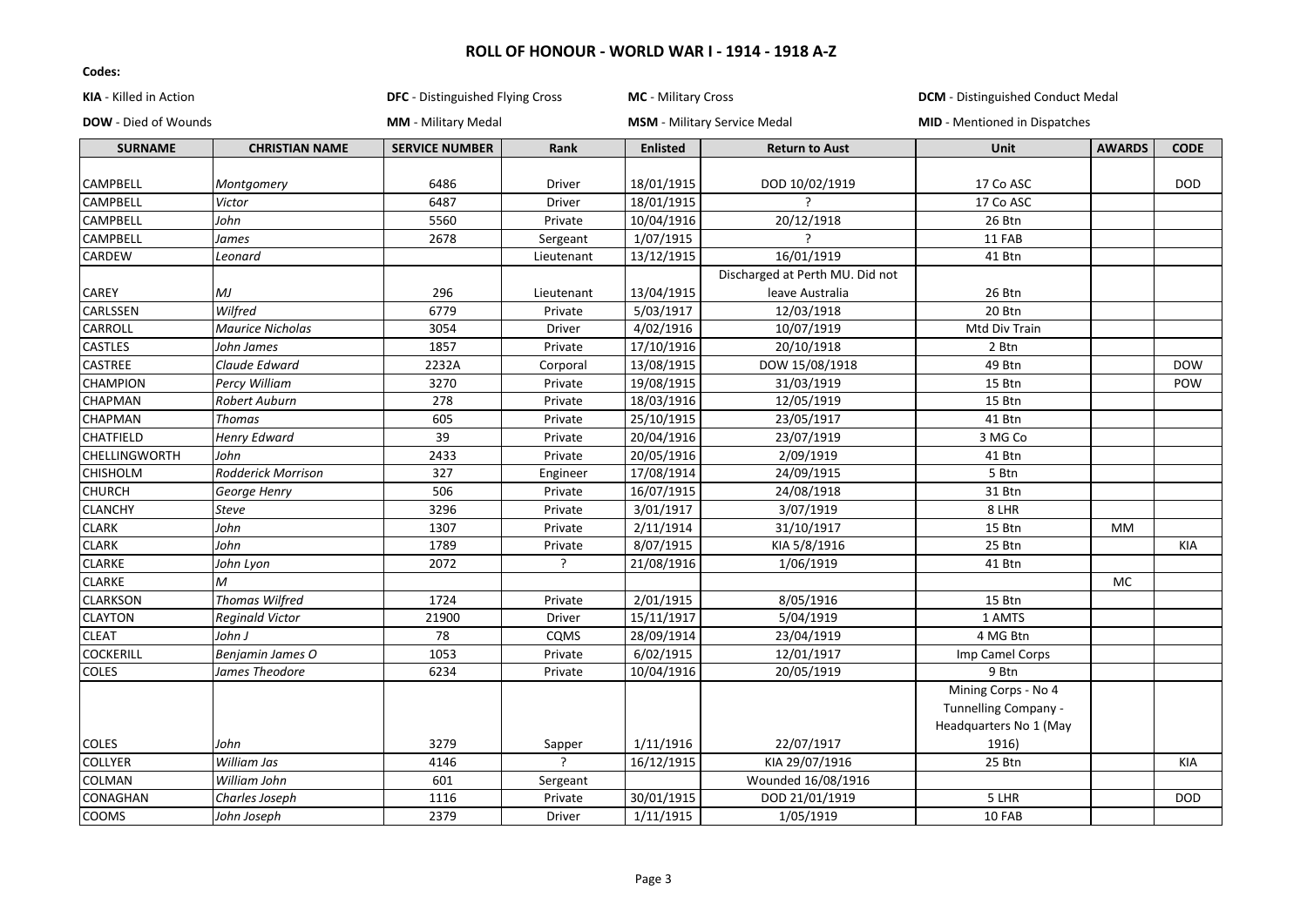| KIA - Killed in Action      |                          | <b>DFC</b> - Distinguished Flying Cross |            | MC - Military Cross |                                     | <b>DCM</b> - Distinguished Conduct Medal |               |             |
|-----------------------------|--------------------------|-----------------------------------------|------------|---------------------|-------------------------------------|------------------------------------------|---------------|-------------|
| <b>DOW</b> - Died of Wounds |                          | <b>MM</b> - Military Medal              |            |                     | <b>MSM</b> - Military Service Medal | <b>MID</b> - Mentioned in Dispatches     |               |             |
| <b>SURNAME</b>              | <b>CHRISTIAN NAME</b>    | <b>SERVICE NUMBER</b>                   | Rank       | <b>Enlisted</b>     | <b>Return to Aust</b>               | Unit                                     | <b>AWARDS</b> | <b>CODE</b> |
| COOMS                       | Walter                   | 254                                     | Private    | 1/01/1915           | 1/01/1919                           | 11 LHR                                   |               |             |
| <b>CORFIELD</b>             | Seymour                  | 1528A                                   | <b>RSM</b> | 14/12/1914          | KIA 26/12/1916                      | 9 Btn                                    |               | KIA         |
| <b>COTTON</b>               |                          |                                         |            |                     |                                     |                                          |               |             |
| <b>COUGHLIN</b>             | <b>Henry Edward</b>      | 153                                     | Private    | 6/03/1916           | 20/11/1918                          | 41 Btn                                   |               |             |
| <b>COUSINS</b>              | Claude Heytesbury        | 2320                                    | Trooper    | 7/12/1915           | 26/07/1919                          | 3 Imp Camel Corps                        |               |             |
| <b>COWLISHAW</b>            | Leo                      | 979                                     | Corporal   | 26/01/1915          | 31/10/1917                          | 14 FAB                                   |               |             |
| <b>CRAWFORD</b>             | John George              | 1653                                    | Private    | 31/12/1915          | 1/02/1918                           | 49 Btn                                   |               |             |
| <b>CRAWFORD</b>             | G                        |                                         |            |                     |                                     |                                          |               |             |
| <b>CRERAR</b>               | <b>Robert McFarlane</b>  | 2008                                    | Private    | 21/02/1916          | 28/12/1917                          | 4 MG Sqdn                                |               |             |
| CREW                        | Alfred Percival Jas      | 3478                                    | Private    | 23/10/1916          | 22/12/1918                          | 49 Btn                                   |               |             |
| <b>CRUTCH</b>               | <b>Frederick William</b> | 617                                     | Private    | 31/10/1914          | 11/03/1916                          | 2 LHR                                    |               |             |
| <b>CRUTCHFIELD</b>          | <b>Charles Henry</b>     | 21132                                   | Driver     | 20/12/1915          | 12/05/1919                          | 12 Army BAC                              |               |             |
| <b>CUDMORE</b>              | МM                       |                                         | Lieutenant |                     |                                     |                                          | MC            |             |
| <b>DAKEN</b>                | Mat                      | 947                                     | Private    | 1/01/1915           | 20/07/1919                          | 11 LHR                                   |               |             |
| <b>DALE</b>                 | <b>Thomas</b>            | 2329                                    | Private    | 15/11/1915          | KIA 4-6/08/1916                     | 2 LHR                                    |               | KIA         |
| DALE                        | Alfred John              | 3151                                    | Private    | 13/10/1916          | DOW 1/10/1917                       | 49 Btn                                   |               | <b>DOW</b>  |
| <b>DANDO</b>                | <b>Herbert Arthur</b>    | 6745                                    | Driver     | 3/05/1915           | 31/07/1919                          | 17 ASC                                   |               |             |
| <b>DARLEY</b>               | CB                       |                                         |            |                     |                                     |                                          |               |             |
|                             |                          |                                         |            |                     |                                     |                                          |               |             |
| <b>DARRACH</b>              | <b>Duncan William</b>    | 369a                                    | L/Corporal | 24/04/1916          | KIA 21/04/1917                      | 2 MG Co                                  |               | KIA         |
| <b>DARRACH</b>              | <b>Alexander Thane</b>   | 2132                                    | Private    | 19/06/1915          | 8/04/1919                           | 26 Btn                                   | <b>MM</b>     |             |
| <b>DAVIS</b>                | Samuel                   | 2694                                    | Corporal   | 24/06/1915          | KIA 13/10/1917                      | 4 MG Btn                                 |               | KIA         |
| <b>DAVIS</b>                | George Samuel            | 3162                                    | Private    | 5/01/1917           | 22/09/1919                          | 41 Btn                                   |               |             |
| <b>DAWSON</b>               | Justin Fox               | 6488                                    | Private    | 13/05/1919          | 7/03/1919                           | 15 Btn                                   |               | POW         |
|                             |                          |                                         |            |                     |                                     |                                          |               |             |
| <b>DAWSON</b>               | Herbery Selwyn           | 481                                     | Private    | 5/11/1914           | DOD 28/06/1915                      | 5 LHR                                    |               | KIA         |
| DAY                         | Charles Whitney          | 1810                                    | L/Corporal | 1/04/1916           | 11/12/1918                          | 41 Btn                                   |               |             |
| <b>DETERT</b>               | Clarence Henry           | 3413                                    | Private    | 23/04/1917          | 21/01/1919                          | 2 LHR                                    |               |             |
| <b>DICKINSON</b>            | Ernest                   | 2685                                    | Gunner     | 1/07/1915           | 23/03/1919                          | 11 FAB                                   |               |             |
| <b>DICKINSON</b>            | <b>Harry Dudley</b>      | 1227                                    |            | 15/04/1915          |                                     | 5 LHR                                    |               |             |
| <b>DIEHM</b>                | James Robert             | 6541                                    | Private    | 4/12/1916           | 8/08/1918                           | 25 Btn                                   |               |             |
| <b>DILLON</b>               | John Laurence            | 5521                                    | Private    | 8/05/1916           | 20/10/1918                          | 1 Tunneling Cpy                          |               |             |
| <b>DOLAN</b>                | <b>Thomas</b>            | 5572                                    | Private    | 1/05/1916           | 30/01/1918                          | 26 Btn                                   |               |             |
| <b>DOUGLAS</b>              | John Singer              | 281                                     | L/Corporal | 26/02/1916          | KIA 12/10/1917                      | 4 MG Btn                                 |               | KIA         |
| <b>DOUGLAS</b>              | George                   | 2161                                    | Private    | 25/03/1916          | 27/08/1917                          | 47 Btn                                   |               |             |
| <b>DOYLE</b>                | Patrick                  | 6435                                    | Private    | 2/04/1916           | 16/12/2017                          | 25 Btn                                   |               |             |
| <b>DUKE</b>                 | Allan Duncan             | 516                                     | L/Corporal | 6/11/1914           | 1/91/1916                           | 5 LHR                                    |               |             |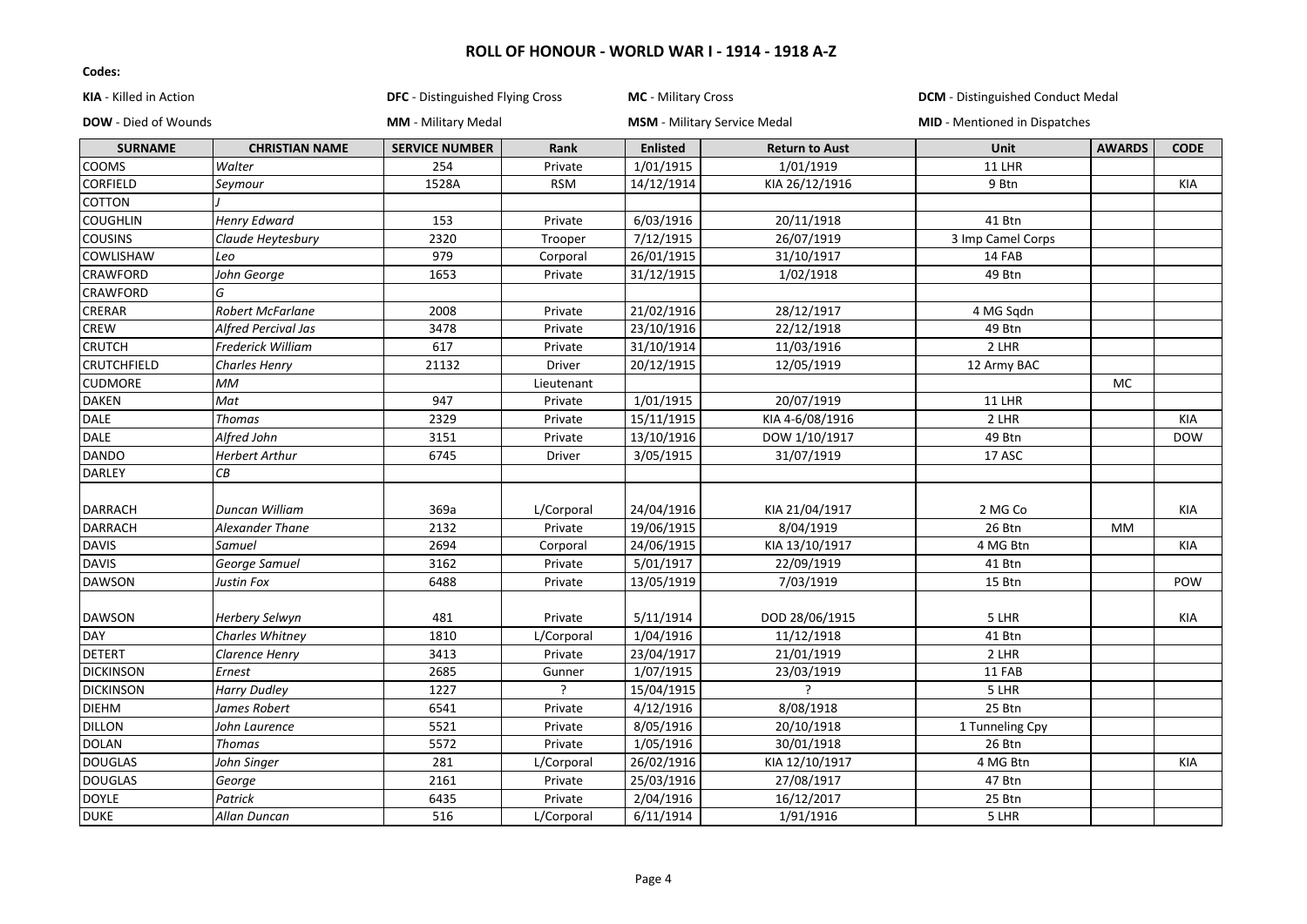| <b>KIA</b> - Killed in Action |                          | <b>DFC</b> - Distinguished Flying Cross |            | <b>MC</b> - Military Cross |                                     | <b>DCM</b> - Distinguished Conduct Medal |               |             |
|-------------------------------|--------------------------|-----------------------------------------|------------|----------------------------|-------------------------------------|------------------------------------------|---------------|-------------|
| <b>DOW</b> - Died of Wounds   |                          | <b>MM</b> - Military Medal              |            |                            | <b>MSM</b> - Military Service Medal | <b>MID</b> - Mentioned in Dispatches     |               |             |
| <b>SURNAME</b>                | <b>CHRISTIAN NAME</b>    | <b>SERVICE NUMBER</b>                   | Rank       | <b>Enlisted</b>            | <b>Return to Aust</b>               | <b>Unit</b>                              | <b>AWARDS</b> | <b>CODE</b> |
| <b>DUNCAN</b>                 | <b>Stewart Charles</b>   | 605                                     | Private    | 9/11/1914                  | 5/03/1919                           | 5 LHR                                    |               |             |
| <b>DUNCAN</b>                 | C                        |                                         |            |                            |                                     |                                          |               |             |
| <b>DUNCOMBE</b>               | <b>Robert William</b>    | 2993                                    | Private    | 10/04/1916                 | 28/06/1919                          | 5 LHR                                    |               |             |
| <b>DUNN</b>                   | <b>William Alexander</b> | 266                                     | Private    | 1/01/1915                  | $\overline{\phantom{a}}$            | 2 Field Sqdn Cpy                         |               |             |
| <b>DUNNE</b>                  | Alexander                | 2501                                    | Corporal   | 18/09/1915                 | 5/07/1919                           | 31 Btn                                   |               |             |
| <b>DURHAM</b>                 | William                  | 598                                     | Private    | 18/09/1916                 | 1/08/1919                           | 1 MG Btn                                 |               |             |
| <b>DURHAM</b>                 | <b>Richard Hill</b>      | 3628                                    | Private    | 5/07/1917                  | 15/12/1918                          | 52 Btn                                   |               |             |
| <b>DWYER</b>                  |                          |                                         |            |                            |                                     |                                          |               |             |
| <b>DYKE</b>                   | Frank                    | 137                                     | Private    | 8/02/1915                  | 21/12/1917                          | 49 Btn                                   |               |             |
| <b>EASDON</b>                 | <b>Sydney Ernest</b>     | 2298                                    | Sergeant   | 31/08/1914                 | 23/05/1917                          | 11 FAB                                   |               |             |
| <b>EAST</b>                   | <b>Gerald Thomas</b>     | 684a                                    | Private    | 31/10/1916                 | 12/04/1919                          | 41 Btn                                   |               |             |
| <b>EDWARD</b>                 | <b>Raymond Victor</b>    | 6317                                    | Private    | 4/11/1916                  | 4/06/1919                           | 25 Btn                                   |               |             |
| <b>EKENSTEIN</b>              | Roy Esmonde              |                                         | Lieutenant | 20/09/1915                 | 27/04/1919                          | 2 Div Arty                               |               |             |
| <b>EKENSTEIN</b>              | <b>Clive Frederick</b>   |                                         | Lieutenant | 20/09/1915                 | 22/07/1919                          | 2 Div Arty                               | MC            |             |
| <b>EVANS</b>                  | Robert                   | 3325                                    | Private    | 5/01/1917                  | 13/03/1919                          | 2 LHR                                    |               |             |
| <b>EVANS</b>                  | Clive Gladfield          | 21497                                   | Private    | 4/03/1916                  | 1/07/1919                           | 7 FAB                                    |               |             |
| <b>FAHEY</b>                  | Michael John             | 7467                                    | Private    | 2/03/1917                  | 22/07/1919                          | 34 Btn                                   |               |             |
| <b>FARREN</b>                 | Joseph James             | 1508                                    | Private    | 28/04/1915                 | 10/06/1916                          | 20 Btn                                   |               |             |
| <b>FARRINGDON</b>             | Leslie                   | 59                                      | Private    | 13/12/1915                 | 13/04/1919                          | 49 Btn                                   |               |             |
| FETHERSTONHAUGH               | $\tau$                   |                                         |            |                            |                                     |                                          |               |             |
| <b>FIELD</b>                  | <b>William Snee</b>      | 3235                                    | Private    | 4/12/1916                  | 23/12/1918                          | 8 Btn                                    |               |             |
| <b>FISHER</b>                 | John Leaper              |                                         | Major      | ?                          | 2                                   | A Provo Cpy                              |               |             |
| <b>FITZMAURICE</b>            | Frank                    | 3640                                    | Private    | 26/02/1917                 | DOD 5/04/1918                       | 49 Btn                                   |               | KIA         |
| FLANIGAN                      | <b>Michale Francis</b>   | 3758                                    | Gunner     | 20/09/1917                 | 7                                   | 11 FAB                                   |               |             |
| <b>FLANIGAN</b>               | HM                       |                                         |            |                            |                                     |                                          |               |             |
| <b>FLETCHER</b>               | John Maxwell             | 761                                     | Corporal   | 23/10/1916                 | 26/07/1919                          | <b>AFC</b>                               |               |             |
| <b>FLINT</b>                  | Charles                  | 2378                                    | Private    | 2/07/1915                  | 1/05/1919                           | 49 Btn                                   |               |             |
| <b>FLINT</b>                  | <b>Oliver Thomas</b>     | 1542                                    | Private    | 12/12/1914                 | 30/12/1918                          | 9 Btn                                    |               |             |
| FRASER                        | John Lawrence            | 1871                                    | Private    | 6/09/1915                  | 13/02/1917                          | 5 LHR                                    |               |             |
| <b>FRASER</b>                 | William                  | 461/1543                                |            | 13/12/1914                 | 28/04/1916                          | 9 Btn                                    |               |             |
| FRAZER                        | William Henry            | 592                                     | Private    | 25/09/1914                 | 3/12/1918                           | <b>AVH</b>                               |               |             |
| <b>FRAZER</b>                 | <b>DWE</b>               |                                         |            |                            |                                     |                                          |               |             |
| <b>FRISBY</b>                 | Albert John              | 1160                                    | Private    | 27/03/1915                 | 26/12/1919                          | 5 LHR                                    |               |             |
| <b>FUREY</b>                  | Francis O'boyle          | 5829                                    | Private    | 12/06/1916                 | 8/11/1918                           | AVH                                      |               |             |
| <b>GADEN</b>                  | Neil                     | 333                                     | Private    | 2/09/1915                  | KIA 19-20/07/1916                   | 31 Btn                                   |               | KIA         |
| <b>GADEN</b>                  | <b>Hazel Fred</b>        |                                         |            |                            |                                     |                                          |               |             |
| <b>GARDNER</b>                | William Arthur Hayden    | 1830                                    | Private    | 14/02/1916                 | 5/03/1919                           | 11 LHR                                   |               |             |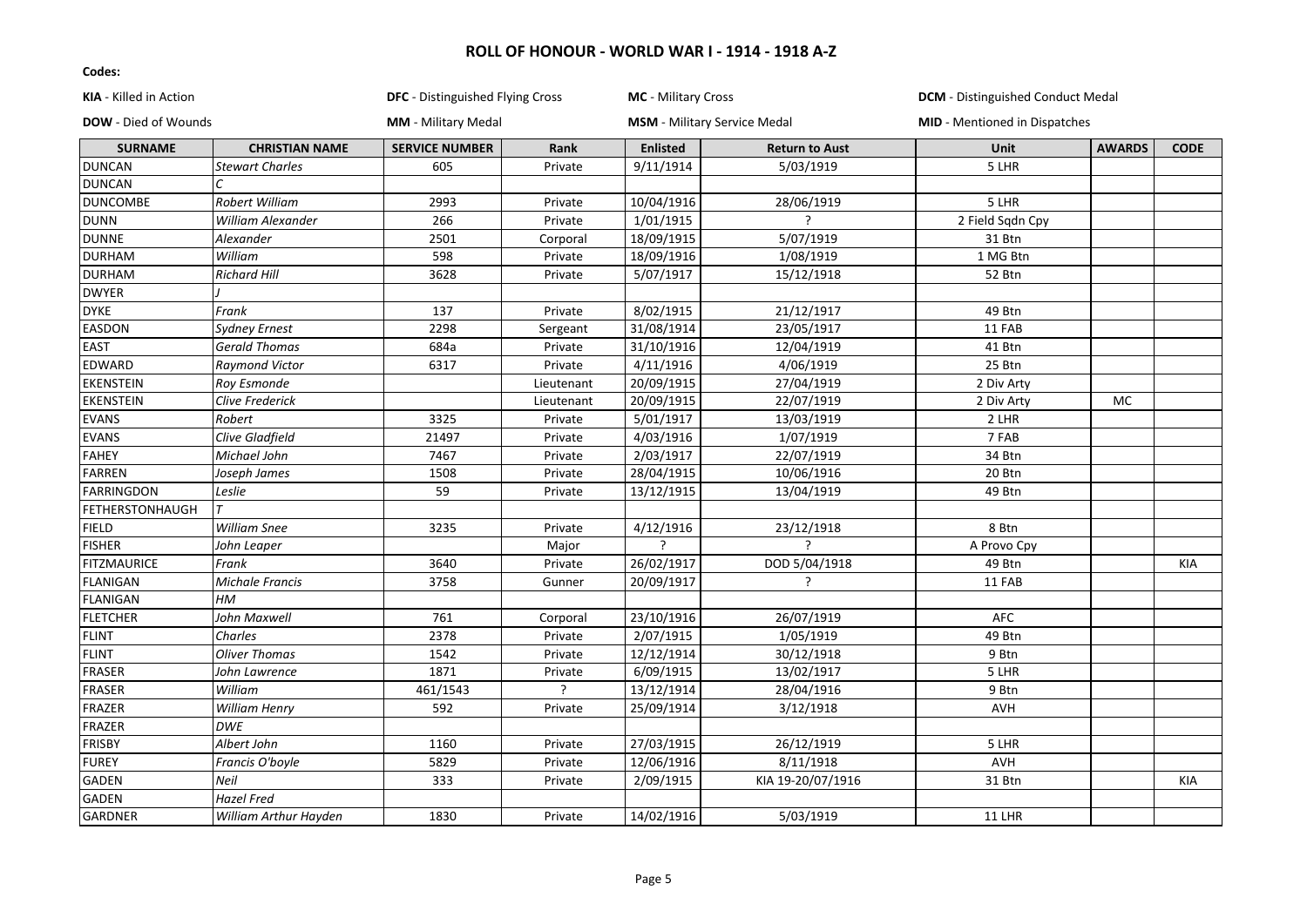| <b>KIA</b> - Killed in Action |                        | <b>DFC</b> - Distinguished Flying Cross |               | MC - Military Cross |                                     | <b>DCM</b> - Distinguished Conduct Medal |               |             |
|-------------------------------|------------------------|-----------------------------------------|---------------|---------------------|-------------------------------------|------------------------------------------|---------------|-------------|
| <b>DOW</b> - Died of Wounds   |                        | MM - Military Medal                     |               |                     | <b>MSM</b> - Military Service Medal | <b>MID</b> - Mentioned in Dispatches     |               |             |
| <b>SURNAME</b>                | <b>CHRISTIAN NAME</b>  | <b>SERVICE NUMBER</b>                   | Rank          | <b>Enlisted</b>     | <b>Return to Aust</b>               | Unit                                     | <b>AWARDS</b> | <b>CODE</b> |
| GARDNER                       | Thomas Hamilton        | 517                                     | Private       | 29/10/1914          | 9/02/1916                           | 5 LHR                                    |               |             |
| GARDNER                       | Fred                   | 6539                                    | Private       | 8/11/1916           | 18/12/1918                          | 26 Btn                                   |               |             |
| GARRETT                       | Charles Henry          | 1808                                    | General       | 1/01/1915           | DOD 22/06/1916                      | 11 FAB                                   |               | <b>DOW</b>  |
| <b>GAUT</b>                   | Oliver                 | 274                                     | Private       | 1/01/2015           | 20/07/1919                          | <b>11 LHR</b>                            |               |             |
| <b>GEORGE</b>                 | Henry                  | 661                                     | Private       | 30/12/1915          | KIA 9/08/1918                       | 31 Btn                                   |               | <b>KIA</b>  |
| <b>GESCH</b>                  | <b>Ernest Robert</b>   | 2312                                    | Private       | 23/10/1916          | 14/03/1919                          | 11 LHR                                   |               |             |
| <b>GESSNER</b>                | Henry George           | 30108                                   | <b>Driver</b> | 17/04/1916          | 2/03/1919                           | 11 FAB                                   |               |             |
| <b>GIBSON</b>                 | Alex                   | 2486                                    | Private       | 4/12/1915           | 16/03/1919                          | 2 MG sqdn                                |               |             |
| GOLDEN                        | Ernest John            | 6538                                    | Private       | 10/11/1916          | 28/03/1919                          | 26 Btn                                   |               |             |
| GOODE                         | <b>Richard Hilary</b>  | 2071                                    | Private       | 26/05/1916          | 22/07/1917                          | 41 Btn                                   |               |             |
| <b>GRACE</b>                  | <b>Henry Ernest</b>    | 6324                                    | Private       | 12/08/1916          | 11/05/1919                          | 3 MG Btn                                 |               |             |
| <b>GRAHAM</b>                 | James                  | 2435                                    | Private       | 24/04/1916          | 31/03/1919                          | 45 Btn                                   |               |             |
| <b>GRAHAM</b>                 | <b>Robert Davie</b>    | 251                                     | Lieutenant    | 28/09/1914          | 28/06/1919                          | 5 LHR                                    |               |             |
| <b>GRATTON</b>                | William Endacott       | 587                                     | Private       | 2/01/1915           | 16/12/1917                          | <b>11 LHR</b>                            |               |             |
| <b>GREENE</b>                 | Thomas William         | 1652a                                   | Private       | 18/10/1915          | KIA 5/04/1918                       | <b>11 LHR</b>                            |               | <b>KIA</b>  |
| GREENHILL                     | Alex                   | 2763A                                   | Private       | 19/06/1916          | 12/05/1919                          | 13 TMB                                   |               |             |
| <b>GRIFFIN</b>                | John Pat               | 2816                                    | Private       | 2/10/1916           | 27/07/1917                          | 41 Btn                                   |               |             |
| <b>GRIMSHAW</b>               | Joseph Donald          | 3444b                                   | Private       | 4/05/1917           | 3/07/1919                           | 41 Btn                                   |               |             |
| <b>GUNBERT</b>                | Walter                 |                                         |               |                     |                                     |                                          |               |             |
| <b>HAGNER</b>                 | Louis                  | 883                                     | Private       | 2/02/1915           | DOW 5/08/1916                       | 25 Btn                                   |               | <b>DOW</b>  |
| <b>HALL</b>                   | Vernon Spencer Bridges | 2077                                    | L/Corporal    | 8/05/1916           | KIA 5/10/1917                       | 41 Btn                                   |               | <b>KIA</b>  |
| <b>HALLORAN</b>               | <b>Ronald McIvor</b>   | 7290                                    | <b>Driver</b> | 12/12/1915          | 15/05/1919                          | 6 Field Co Eng                           |               |             |
| HAMMERSLEY                    | William                | 1838                                    | Private       | 1/04/1916           | 7/06/1918                           | 41 Btn                                   |               |             |
| <b>HARRIS</b>                 | George Joseph          | 1901                                    | S/Sgt         | 2/09/1915           | 13/10/1918                          | 2nd Remounts                             |               |             |
| <b>HART</b>                   | Sheridan Alfred        | 1767                                    |               | 5/01/1916           | 16/01/1919                          | <b>11 LHR</b>                            |               |             |
| <b>HASTED</b>                 | William                | 2665                                    | Private       | 24/05/1916          | 1/11/1917                           | 25 Btn                                   |               |             |
| <b>HATFIELD</b>               | Leslie                 | 861                                     | Private       | 27/02/1915          | 20/07/1919                          | 11 LHR                                   |               |             |
| <b>HAYES</b>                  | William Henry          | 2700                                    | Private       | 15/08/1915          | 23/07/1919                          | 9 Btn                                    |               |             |
| <b>HETHERINGTON</b>           | <b>Richard Keys</b>    | 39306                                   | General       | 9/10/1917           | 12/07/1919                          | 10 FAB                                   |               |             |
| <b>HETHERINGTON</b>           | William                |                                         |               |                     |                                     |                                          |               |             |
| <b>HEUSTON</b>                | William John           | 6254                                    | Private       | 10/04/1916          | KIA 20/09/1917                      | 9 Btn                                    |               | <b>KIA</b>  |
| <b>HEWITT</b>                 | Patrick                | 6862                                    | Private       | 23/12/1916          | 13/07/1919                          | 26 Btn                                   |               |             |
| <b>HINDMARSH</b>              | <b>Walter Spencer</b>  | 3774                                    | Private       | 16/08/1915          | 3/05/1919                           | A Prov Cpy                               |               |             |
| HOARE                         | Michael                | 2657                                    | Private       | 2/10/1916           | DOW 7/04/1918                       | 47 Btn                                   |               | <b>DOW</b>  |
| <b>HOBSON</b>                 | Edgar                  | 953                                     | Private       | 2/01/1915           | 2/01/1919                           | 2 LHR                                    |               |             |
| <b>HODGON</b>                 | George Lawrence        | 674                                     | Private       | 8/11/1915           | 19/10/1917                          | 41 Btn                                   |               |             |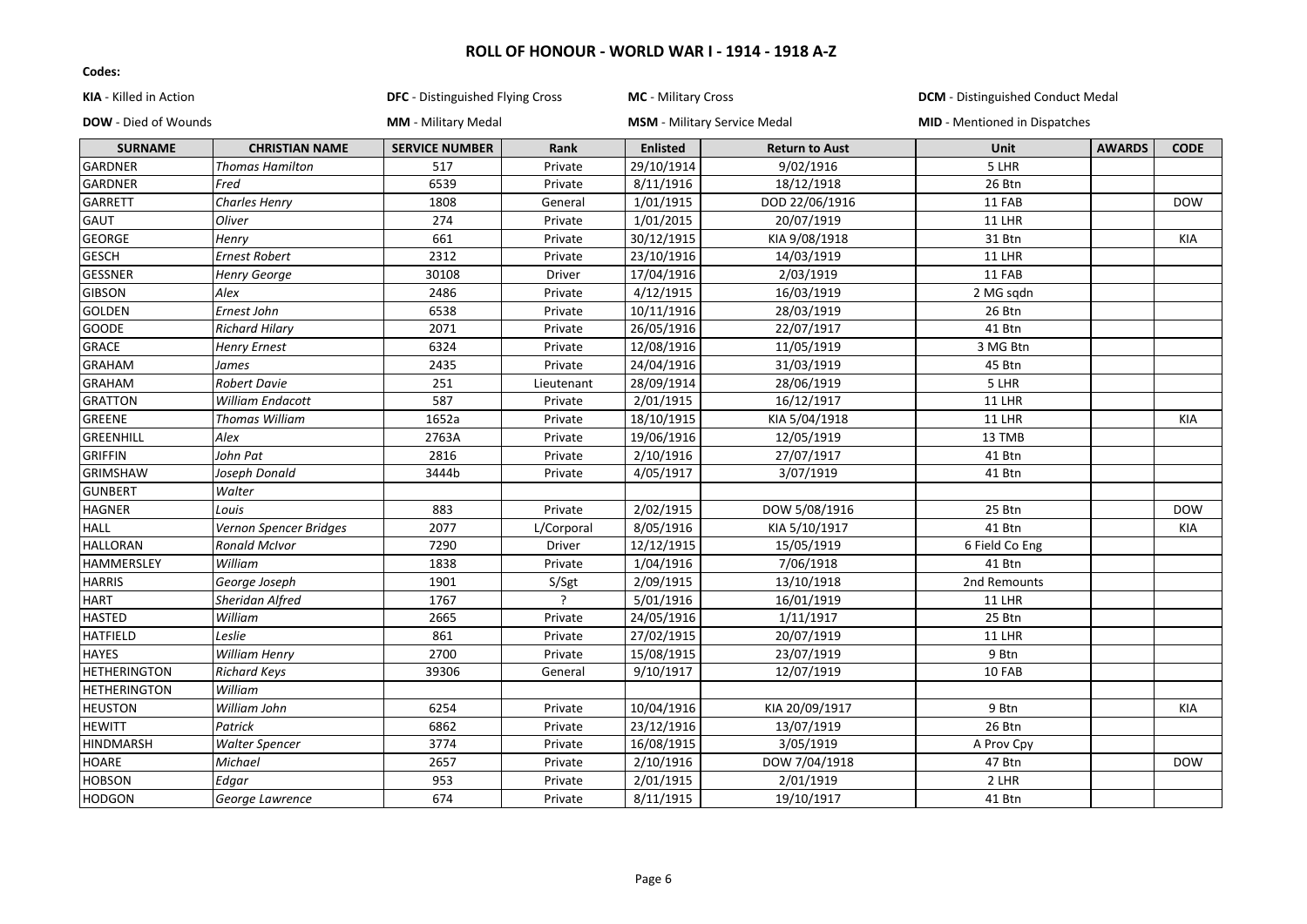| KIA - Killed in Action      |                         | DFC - Distinguished Flying Cross |                   | MC - Military Cross |                                     | <b>DCM</b> - Distinguished Conduct Medal |               |             |
|-----------------------------|-------------------------|----------------------------------|-------------------|---------------------|-------------------------------------|------------------------------------------|---------------|-------------|
| <b>DOW</b> - Died of Wounds |                         | <b>MM</b> - Military Medal       |                   |                     | <b>MSM</b> - Military Service Medal | MID - Mentioned in Dispatches            |               |             |
| <b>SURNAME</b>              | <b>CHRISTIAN NAME</b>   | <b>SERVICE NUMBER</b>            | Rank              | <b>Enlisted</b>     | <b>Return to Aust</b>               | Unit                                     | <b>AWARDS</b> | <b>CODE</b> |
|                             |                         |                                  |                   |                     |                                     | 4 Divisional Ammunition                  |               |             |
|                             |                         |                                  |                   |                     |                                     | Column - 2 to 10                         |               |             |
|                             |                         |                                  |                   |                     |                                     | Reinforcements (Apr 1916 -               |               |             |
| <b>HOGAN</b>                | Charles Gordon          | 26477                            | Driver            | 1/05/1916           | 11/05/1919                          | Feb 1917                                 |               |             |
| HOGAN                       | WJ                      |                                  |                   |                     |                                     |                                          |               |             |
| <b>HOGG</b>                 | William Ballantyne      | 807                              | Private           | 2/01/1915           | 26/12/1916                          | 25 Btn                                   |               |             |
| <b>HOLLINGSWORTH</b>        | <b>Herbert</b>          | 53352                            | Private           | 2/04/1918           | 17/03/1919                          | 9 Btn                                    |               |             |
| <b>HOLLOW</b>               | <b>Percival Vincent</b> | 6250                             | Private           | 6/12/1915           | 21/04/1918                          | 9 Btn                                    |               |             |
| <b>HOLMSTADT</b>            | Carl                    | 31926                            | General           | 7/08/1916           | 20/12/1918                          | 6 FAB                                    |               |             |
| <b>HOOPER</b>               | <b>Stanley Mumford</b>  | 4457                             | Private           | 6/12/1915           | 10/09/1917                          | 25 Btn                                   |               |             |
| <b>HORN</b>                 | Thomas Joseph           | 2082                             | Private           | 22/05/1916          | 12/06/1919                          | 41 Btn                                   |               |             |
| <b>HUDSON</b>               | James                   | 21364                            | General           | 16/02/1915          | 11/05/1919                          | 12 Army FA Bde                           |               |             |
| <b>HUGHES</b>               | Frank Douglas           | 4570                             | Private           | 26/04/1916          | 16/07/1919                          | 4 AMTS                                   |               |             |
| <b>HUGHES</b>               | Alfred Lloyd            | 1114                             | Private           | 6/02/1915           | 28/06/1919                          | 5 LHR                                    |               |             |
| <b>HUGHES</b>               | W                       |                                  |                   |                     |                                     |                                          |               |             |
| <b>HULL</b>                 | Sydney                  | 2696                             | Private           | 24/06/1915          | 8/11/1918                           | 9 Btn                                    |               |             |
| <b>HULTON-SAMS</b>          | <b>FEB</b>              |                                  |                   |                     |                                     |                                          |               | KIA         |
| <b>HUMPHREYS</b>            | Joseph Charles          | 32850                            | General           | 23/08/1916          | 31/07/1918                          | 12 Army FAB                              |               |             |
| <b>HUNTER</b>               | John Victor             | 5838                             | Private           | 4/08/1916           | 19/10/1917                          | 1 AGH                                    |               |             |
| <b>HUNTER</b>               | Arch                    |                                  | Private           | 9/05/1916           | 12/05/1919                          | 49 Btn                                   |               |             |
| <b>HUTCHINSON</b>           | Eric McAlister          | 2699                             | Private           | 24/06/1915          | 21/03/1919                          | 9 Btn                                    |               |             |
| <b>HYNDS</b>                | Oliver Edward           | 3117                             | General           | 5/10/1914           | 5/07/1915                           | 1 FAB                                    |               |             |
| INKERMAN                    | D                       |                                  |                   |                     |                                     |                                          |               |             |
| IRELAND                     | John Robert             | 4082                             | Private           | 3/07/1916           | 24/12/1918                          | 8 TMB                                    |               |             |
| <b>JACKSON</b>              | Pelham Steane           | 164                              | Private           | 16/01/1915          | DOW 19/04/1917                      | <b>11 LHR</b>                            |               | <b>DOW</b>  |
| <b>JACOBS</b>               | Henry                   | 155                              | Private           | 28/09/1914          | KIA 8/08/1915                       | 15 Btn                                   |               | KIA         |
| <b>JACOBS</b>               |                         |                                  |                   |                     |                                     |                                          |               |             |
| JAMES                       | <b>Frank Augustin</b>   | 3562                             | Private           | 10/12/1917          | 9/12/1918                           | ASC                                      |               |             |
| <b>JAMIESON</b>             | James Henry             | 1939                             | Private           | 25/06/1915          | DOW 26/05/1916                      | 25 Btn                                   |               | <b>DOW</b>  |
| <b>JOHNSTON</b>             | Jack John               | 2430                             | Private           | 8/10/1917           | DOW 1/06/1918                       | <b>11 LHR</b>                            |               | <b>DOW</b>  |
| <b>JOHNSTONE</b>            | Robert Leonard Willox   |                                  | Lieutenant        | 1/10/1914           | 20/01/1916                          | 5 LHR                                    |               |             |
| <b>JONES</b>                | Henry Sturgeon          | 716                              | Private           | 27/11/1916          | 5/03/1919                           | 26 Btn                                   |               |             |
| <b>JONES</b>                | Hume Walker             | 17247                            | Driver            | 30/10/1916          | 18/11/1918                          | 1st Field Coy enginers                   |               |             |
|                             |                         |                                  |                   |                     | Discharged from Enl for ammunition  |                                          |               |             |
| <b>JUNNER</b>               | William Thomas Galloway |                                  |                   |                     | work in England.                    |                                          |               |             |
| KAY                         | John Robert             | 1697                             | Second Lieutenant | 24/08/1915          | DOW 27/03/1917                      | 25 Btn                                   |               | <b>DOW</b>  |
| <b>KEITH</b>                | <b>Bertram Herbert</b>  |                                  |                   |                     |                                     |                                          |               |             |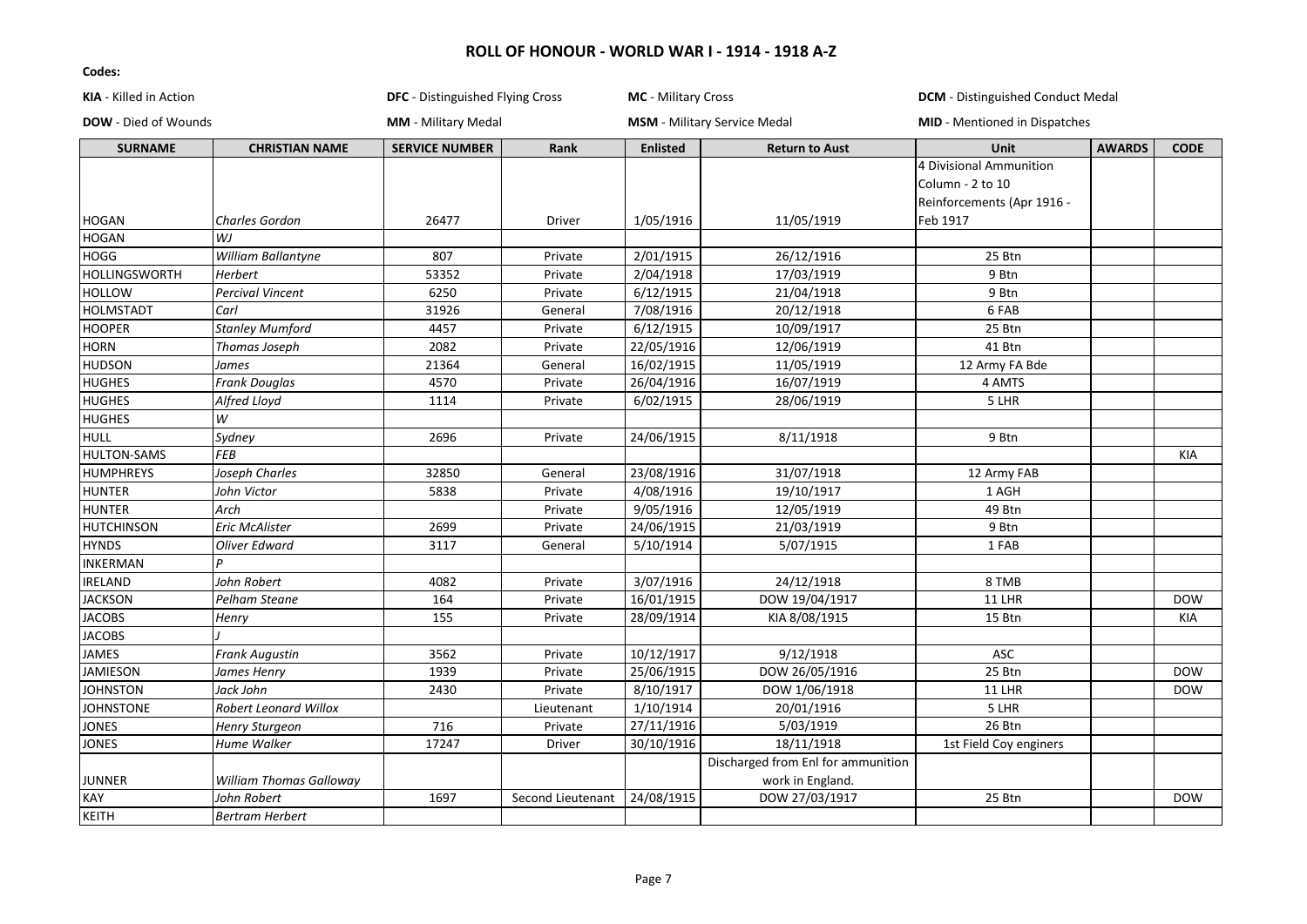| KIA - Killed in Action      |                       | DFC - Distinguished Flying Cross |                   | <b>MC</b> - Military Cross |                                     | <b>DCM</b> - Distinguished Conduct Medal |               |             |
|-----------------------------|-----------------------|----------------------------------|-------------------|----------------------------|-------------------------------------|------------------------------------------|---------------|-------------|
| <b>DOW</b> - Died of Wounds |                       | <b>MM</b> - Military Medal       |                   |                            | <b>MSM</b> - Military Service Medal | <b>MID</b> - Mentioned in Dispatches     |               |             |
| <b>SURNAME</b>              | <b>CHRISTIAN NAME</b> | <b>SERVICE NUMBER</b>            | Rank              | <b>Enlisted</b>            | <b>Return to Aust</b>               | <b>Unit</b>                              | <b>AWARDS</b> | <b>CODE</b> |
| KELEHER                     | Patrick Henry         |                                  |                   |                            |                                     |                                          |               |             |
| KELLY                       | Steve                 | 4520A                            | Private           | 13/09/1915                 | ?                                   | 46 Btn                                   |               |             |
| KELLY                       | <b>Edward Charles</b> | 1942a                            | Private           | 25/05/1915                 | 12/04/1919                          | 9 Btn                                    |               |             |
| <b>KEMPTON</b>              | Henry William         | 7497                             | Private           | 5/03/1917                  | 10/01/1918                          | 13 Btn                                   |               |             |
| <b>KENDRICK</b>             | John George           | 168                              | Private           | 23/01/1915                 | 22/01/1917                          | 1 Field Sqdn Engineers                   |               |             |
| KENNEDY                     | Claude Neville        | 652                              | Corporal          | 26/10/1915                 | 3/12/1918                           | 46 Btn                                   | <b>MM</b>     |             |
| <b>KENNEDY</b>              | John Robert           | 2193                             | L/Corporal        | 14/02/1916                 | 10/12/1918                          | 47 Btn                                   |               |             |
| KEOGH                       | Michael               | 2333                             | Private           | 6/06/1916                  | 10/03/1918                          | 3rd Pioneer Btn                          |               |             |
| <b>KERR</b>                 | James Semple          | 5364                             | <b>Driver</b>     | 4/03/1916                  | 6/09/1919                           | 4 MT Co                                  |               |             |
| <b>KERR</b>                 | William McMaster      | 7160                             | Private           | 6/09/1917                  | 22/07/1919                          | 49 Btn                                   |               |             |
| KERSHAW                     | William Henry Joseph  | 2930                             | Private           | 24/08/1916                 | 26/07/1919                          | <b>AAMC Details</b>                      |               |             |
| <b>KINGSTON</b>             | <b>Thomas William</b> | 5859                             | Private           | 1/05/1916                  | 25/01/1919                          | 26 Btn                                   |               |             |
|                             |                       |                                  |                   |                            |                                     |                                          |               |             |
| KIRKHAM                     | <b>Stanley James</b>  | 5700                             | Private           | 10/01/1916                 | KIA 25/3/1918                       | 9 Btn                                    |               | KIA         |
| <b>KIRKHAM</b>              | FR                    |                                  |                   |                            |                                     |                                          |               |             |
| <b>KNIGHT</b>               | Harry                 | 3636                             | Private           | 25/09/1915                 | KIA 4/05/1918                       | 3 TMB                                    |               | KIA         |
| KNOWLES                     | Walter Henry Joseph   | 3375                             | Private           | 18/11/1916                 | 28/06/1919                          | 5 LHR                                    |               |             |
| <b>KNOWLES</b>              | Robert Clarence       | 1506                             | Private           | 2/12/1915                  | 9/12/1918                           | 34th Btn                                 |               |             |
| LAKE                        | <b>Ernest Charles</b> | 37798                            | <b>DVR</b>        | 30/10/1916                 | 4/07/1919                           | 1 Div Train                              |               |             |
| LAMB                        | Alexander             | 772                              | Private           | 11/01/1915                 | 11/07/1918                          | ANZAC Btn 1 Im Camel Bde                 |               |             |
| LAMBERT                     | George William        | 6525                             | Sergeant          | 18/01/1915                 | 23/03/1919                          | ASC                                      |               |             |
| LAPWORTH                    | Frederick Arhtur      | 1884                             | <b>DVR</b>        | 6/09/1915                  | 6/05/1919                           | 11 FAB                                   |               |             |
| LAVERCOMBE                  | John                  | 1579                             | Private           | 14/12/1915                 | KIA 28/06/1915                      | 9 Btn                                    |               | KIA         |
| LAWRENCE                    | НC                    |                                  |                   |                            |                                     |                                          |               |             |
| LAWTON                      | Edward                | 964                              | Private           | 6/02/1915                  | 22/01/1917                          | 2 Field Sqdn Engineers                   |               |             |
| LAWTON                      | John Henry            | 5607                             | Private           | 6/12/1915                  | KIA 10/06/1918                      | 25 Btn                                   |               | KIA         |
| LE FORD                     | L George              |                                  |                   |                            |                                     |                                          |               |             |
| LEE                         | Charles               | 1715                             | <b>DVR</b>        | 17/01/1916                 | 12/11/1917                          | Imp Camel Bde                            |               |             |
| LEGGETT                     | Benjamin              | 5148                             | Private           | 3/12/1915                  | 10/12/1918                          | 1st Btn                                  |               |             |
| LEHANE                      | John Joseph           | 91                               | Private           | 10/04/1916                 | KIA 26/09/1917                      | 11 MG Sect                               |               | KIA         |
| LEISHMAN                    | <b>William Thomas</b> | 938                              | Private           | 12/06/1915                 |                                     | 2 MG Btn                                 |               |             |
| LEONARD                     | Robert Joseph         | 2359                             | <b>DVR</b>        | 25/10/1915                 | 22/05/1918                          | 14 FAB                                   |               |             |
| LEONARD                     | <b>Gerald James</b>   | 655                              | Second Lieutenant | 19/11/1914                 | $\overline{?}$                      | 5 LHR                                    |               |             |
| LEWIS                       | А                     |                                  |                   |                            |                                     |                                          |               |             |
| LEWIS (Lavis?)              | <b>Edward Norman</b>  | 2203                             | Private           |                            |                                     |                                          |               |             |
| LILLY                       | George Charles        | 3206                             | Private           | 23/10/1916                 | KIA 12/10/1917                      | 49 Btn                                   |               | KIA         |
| LINGARD                     | Henry Arthur          | 309                              | Corporal          | 2/01/1915                  | 23/04/1919                          | <b>LH Details</b>                        |               |             |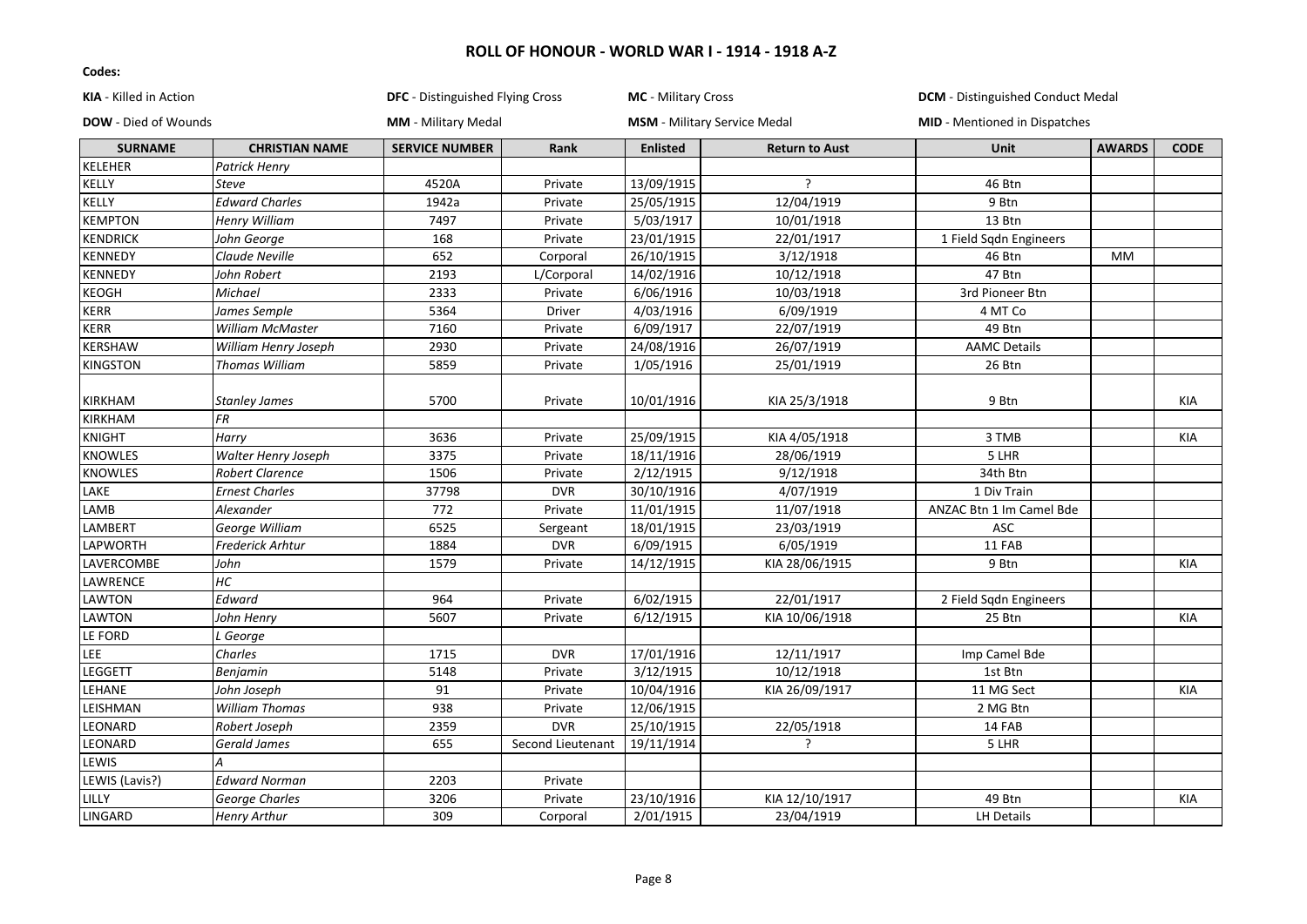| KIA - Killed in Action      |                             | <b>DFC</b> - Distinguished Flying Cross |            | <b>MC</b> - Military Cross          |                          | <b>DCM</b> - Distinguished Conduct Medal |               |             |
|-----------------------------|-----------------------------|-----------------------------------------|------------|-------------------------------------|--------------------------|------------------------------------------|---------------|-------------|
| <b>DOW</b> - Died of Wounds |                             | <b>MM</b> - Military Medal              |            | <b>MSM</b> - Military Service Medal |                          | <b>MID</b> - Mentioned in Dispatches     |               |             |
| <b>SURNAME</b>              | <b>CHRISTIAN NAME</b>       | <b>SERVICE NUMBER</b>                   | Rank       | <b>Enlisted</b>                     | <b>Return to Aust</b>    | Unit                                     | <b>AWARDS</b> | <b>CODE</b> |
| LITTLE                      | John Clancy(?Charles)       |                                         | Lieutenant |                                     |                          |                                          | <b>MM</b>     |             |
| <b>LLOYD</b>                | Robert Cecil Wellington     | 2859                                    | Private    | 11/10/1915                          | 21/07/1918               | 52 Btn                                   |               |             |
| LONERGAN                    | <b>David Francis</b>        | 4162                                    | Private    | 19/05/1915                          | 11/11/1916               | 19th Btn                                 |               |             |
| LONGWILL                    | <b>Frederick William</b>    | 7092                                    | Private    | 19/06/1916                          | 9/02/1919                | 15th Btn                                 |               |             |
| LOOSEMORE                   | Thomas                      | 2472                                    | Private    | 5/01/1916                           | 31/05/1919               | 1 Sig Sqdn                               |               |             |
| LOVELY                      | <b>Douglas Ross</b>         | 19631                                   | <b>DVR</b> | 28/08/1915                          | 14/04/1919               | 8 FAB                                    |               |             |
| LOWE                        | <b>Harold Dudley Gordon</b> | 310A                                    | Private    | 2/01/1915                           | 15/02/1918               | 6 LHR                                    |               |             |
| LOWE                        | <b>Frederick Charles G</b>  | 5098                                    | Driver     |                                     |                          |                                          |               |             |
| LOWRY                       | <b>Cecil Charles</b>        | 1581                                    | Private    | 14/12/1914                          | 14/12/1918               | 49 Btn                                   |               |             |
| <b>LUCAS</b>                | Joshua Hamilton             | 1584                                    | Corporal   | 13/08/1915                          | 28/04/1919               | <b>AMTS</b>                              |               |             |
| MACKENZIE                   | <b>Reginald Arthur</b>      | 563a                                    | Private    | 4/08/1916                           | 23/09/1918               | 4MG Btn                                  |               |             |
| <b>MAGOWAN</b>              | John Joseph                 | 235                                     | Private    | 4/03/1916                           | DOW 6/10/1917            | 21 Btn                                   |               | <b>DOW</b>  |
| <b>MAHONEY</b>              | Morgan Dunstone             | 3219                                    | Private    | 31/12/1914                          | $\overline{\phantom{a}}$ | 47 Btn                                   |               |             |
| <b>MALE</b>                 | Charles                     | 2020                                    | Driver     | 7/02/1916                           | 4/10/1918                | 1 Field Sqdn Engineers                   |               |             |
| <b>MALLYON</b>              | John Arthur Frank           | 431                                     | Private    | 9/02/1915                           | 25/03/1919               | 26 Btn                                   |               |             |
| <b>MALONE</b>               | Joseph                      | 2437                                    | Private    | 9/11/1915                           | 4/05/1917                | 15 Btn                                   |               |             |
| <b>MALONEY</b>              |                             |                                         |            |                                     |                          |                                          |               |             |
| <b>MARDON</b>               | Claude Decimus              | 6277                                    | Private    | 3/04/1916                           | 22/07/1917               | 9 Btn                                    |               |             |
| MARKWELL                    | Francis McLaughlin          | 2724                                    | Private    | 14/08/1915                          | 6/07/1919                | 12 Btn                                   |               |             |
| MARKWELL                    | William Sherman             | 3090                                    | Private    | 20/11/1916                          | 12/06/1919               | 43 Btn                                   |               |             |
| <b>MARLEY</b>               | <b>Ernest George</b>        | 514                                     | Private    | 6/11/1914                           | KIA 28/06/1915           | 43 Btn                                   |               | KIA         |
| <b>MARNANE</b>              | John Edmund                 | 5967                                    | L/Sargent  | 18/10/1915                          | 2/01/1919                | 9 Btn                                    |               |             |
| <b>MARR</b>                 | Justin                      | 904                                     | Sapper     | 23/12/1914                          | 2/01/1919                | 5 LHR                                    |               |             |
| <b>MARSDEN</b>              | <b>Henry Harold</b>         | 6064                                    | Private    | 14/02/1916                          | KIA 21/07/1918           | 9 Btn                                    |               | <b>KIA</b>  |
| MARSHALL                    | <b>Walter Frederick</b>     | 3008A                                   | Private    | 3/07/1916                           | 15/01/1919               | 49 Btn                                   |               |             |
| <b>MARTYR</b>               | James                       | 2598a                                   | Private    | 26/06/1916                          | 12/06/1919               | 43 Btn                                   |               |             |
| <b>MATHER</b>               | Thomas John                 | 5727                                    | Private    | 12/06/1916                          | DOW 10/05/1917           | 26 Btn                                   |               | <b>DOW</b>  |
| <b>MATHER</b>               | John William                | 5141                                    | L/Corporal | 17/01/1916                          | 5/04/1919                | 49 Btn                                   |               |             |
| <b>MATHER</b>               | <b>William Henry</b>        |                                         |            |                                     |                          |                                          |               |             |
| <b>MATHIESON</b>            | Roderick Angus              | 6300                                    | Sergeant   | 3/03/1916                           | 5/07/1919                | 26 Btn                                   | <b>MSM</b>    |             |
| MAXWELL                     | <b>Harold Francis</b>       | 740                                     | Private    | 26/08/1914                          | KIA 25/04/1915           | 9 Btn                                    |               | <b>KIA</b>  |
| <b>MCAULAY</b>              | LR                          |                                         |            |                                     |                          |                                          |               |             |
| <b>McBRIDE</b>              | W                           |                                         |            |                                     |                          |                                          |               |             |
| <b>McCARTHY</b>             | James Kevin                 | 7082                                    | Private    | 10/04/1916                          | 11/12/1918               | 9 Btn                                    |               |             |
| McDONALD                    | Claude                      | 7566                                    | Private    | 12/03/1917                          | 12/05/1918               | 15 Btn                                   |               |             |
| McDONALD                    | William                     | 1946                                    | Private    | 21/06/1915                          | KIA 6/05/1917            | 2 TM Bty                                 |               | <b>KIA</b>  |
| McDONALD                    | Alex Douglas                | 6578                                    | Private    | 1/11/1916                           | DOW 6/10/1918            | 26 Btn                                   |               | <b>DOW</b>  |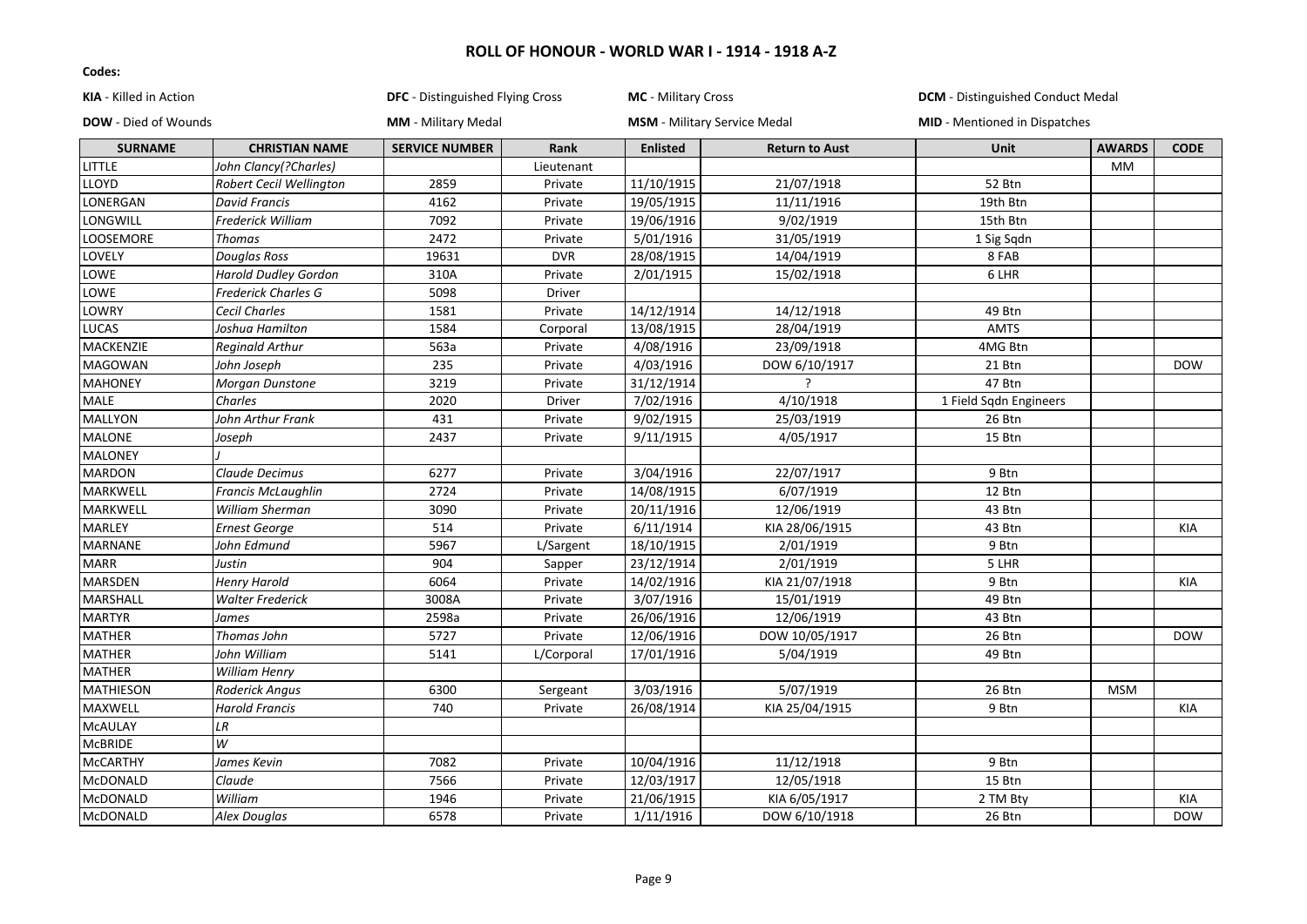| <b>KIA</b> - Killed in Action |                        | DFC - Distinguished Flying Cross |            | MC - Military Cross |                                     | <b>DCM</b> - Distinguished Conduct Medal |               |             |
|-------------------------------|------------------------|----------------------------------|------------|---------------------|-------------------------------------|------------------------------------------|---------------|-------------|
| <b>DOW</b> - Died of Wounds   |                        | <b>MM</b> - Military Medal       |            |                     | <b>MSM</b> - Military Service Medal | <b>MID</b> - Mentioned in Dispatches     |               |             |
| <b>SURNAME</b>                | <b>CHRISTIAN NAME</b>  | <b>SERVICE NUMBER</b>            | Rank       | <b>Enlisted</b>     | <b>Return to Aust</b>               | Unit                                     | <b>AWARDS</b> | <b>CODE</b> |
| <b>McDONALD</b>               | Leonard                | 1874                             | Private    | 10/03/1916          | 15/04/1918                          | 41 Btn                                   |               |             |
| <b>McDONALD</b>               | Robert                 | 2356                             | Private    | 25/05/1915          | 16/10/1916                          | 9 Btn                                    |               |             |
| <b>McDONALD</b>               | Robert Whiteford       | 914                              | Private    | 1/01/1915           | 4/05/1917                           | AIF H/Qters                              |               |             |
| McDONALD                      | HR                     |                                  |            |                     |                                     |                                          |               |             |
| MCDOUGALL                     | Claude                 | 6282                             | Private    | 4/03/1916           | 25/11/1917                          | 9 Btn                                    |               |             |
| <b>MCENTYRE</b>               | <b>Robert Davison</b>  | 2414                             | Private    | 10/11/1915          | 13/03/1919                          | 1 LHR                                    |               |             |
| McGILLIVRAY                   | <b>Wallace Charles</b> |                                  |            |                     |                                     |                                          |               |             |
| <b>McGREGOR</b>               | Rob Roy                | 2413                             | General    | 3/02/1916           | 22/07/1917                          | 1 DAC                                    |               |             |
| <b>MCINTOSH</b>               | David Jack             | 2367                             | Private    | 27/07/1916          | KIA 3/07/1917 or 3/08/1917          | 41 Btn                                   |               | KIA         |
| <b>MCINTYRE</b>               | Peter                  | 473                              | Bdr        | 29/10/1914          | 24/09/1918                          | 5 DAC                                    |               |             |
| <b>MCINTYRE</b>               | Henry Joseph           | 3671                             | Private    | 2/10/1916           | 6/06/1918                           | 52 Btn                                   |               |             |
| <b>McKEE</b>                  | Alex                   | 919                              | Private    | 8/01/1915           | 28/06/1917                          | 25 Btn                                   |               |             |
| <b>MCKELLAR</b>               | $E$ V                  |                                  |            |                     |                                     |                                          |               |             |
| <b>MCKELLER</b>               | ES                     |                                  |            |                     |                                     |                                          |               |             |
| McKENZIE                      | Neil Kenneth           | 2940                             | Private    | 11/09/1916          | 21/12/1917                          | 52 Btn                                   |               |             |
| McKENZIE                      | $\cal{RW}$             |                                  |            |                     |                                     |                                          |               |             |
| <b>McLAREN</b>                | William                | 6333                             | Private    | 22/09/1914          | 15/12/1917                          | 15 Btn                                   |               |             |
| <b>McLAREN</b>                | William Alfred         | 1035                             | Private    | 11/01/1915          | 12/12/1916                          | 2 LHR                                    |               |             |
| McLAUGHLIN                    | <b>Vincent Thomas</b>  | 279                              | Sergeant   | 14/02/1916          | KIA 20/09/1917                      | 21 MG Co                                 |               | KIA         |
| McLEAN                        | James                  | 934                              | Private    | 7/01/1915           | 19/04/1919                          | <b>11 LHR</b>                            |               |             |
| <b>MCMASTER</b>               | Fergus                 | 37805                            | Driver     | 10/01/1917          | 24/03/1919                          | 3rd Art Bde AFA                          |               |             |
| McMASTER                      | George                 | 3455A                            | Private    | 9/02/1917           | KIA 20/05/1918                      | 49 Btn                                   |               | KIA         |
| <b>McMILLAN</b>               | John                   | 6571                             | Private    | 23/10/1916          | 2/01/1919                           | 26 Btn                                   |               |             |
| McMILLAN                      | Archibald              | 3088                             | Private    | 16/10/1916          | ?                                   | AOC                                      |               |             |
| McNAB                         | FE                     |                                  |            |                     |                                     |                                          |               |             |
| <b>McPHEE</b>                 | <b>Stanley Charles</b> | 3741                             | Private    | ?                   | KIA 08/08/1919                      | 57 Btn                                   |               | KIA         |
| <b>MCROSTIE</b>               |                        |                                  |            |                     |                                     |                                          |               | <b>KIA</b>  |
| <b>MEAD</b>                   | Ernest                 | 56920                            | Private    | 18/02/1918          | 28/01/1919                          | 11 LHR                                   |               |             |
| <b>MEDHURST</b>               | <b>Roland Matthew</b>  | 380                              | Sergeant   | 18/04/1916          | 19/10/1918                          | 5 MG Btn                                 |               |             |
| MEIGHAN                       | James                  | 3192                             | Private    | 16/10/1916          | 15/04/1918                          | 42 Btn                                   |               |             |
| MILLER                        | John Alex              | 692                              | Private    | 16/11/1915          | 20/05/1919                          | 41 Btn                                   |               |             |
| <b>MILSON</b>                 | <b>Innes Vivian</b>    | R785                             | Private    | 30/12/1914          | 28/06/1919                          | 5 LHR                                    |               |             |
| <b>MILSON</b>                 | George Hamilton        |                                  | Lieutenant | ς                   | 16/05/1919                          | 7 LHR                                    |               |             |
| <b>MITCHELL</b>               | <b>Thomas</b>          | 1597                             | Private    | 13/08/1915          | 1/07/1916                           | 14 FAB                                   |               |             |
| MITCHELL                      | <b>Edward Bryant</b>   | 6604                             | Private    | 6/11/1916           | KIA 29/10/1917                      | 25 Btn                                   |               | KIA         |
| <b>MOLONY</b>                 | John                   | 4540                             | Private    | 13/09/1915          | 17/03/1917                          | 9 Btn                                    |               |             |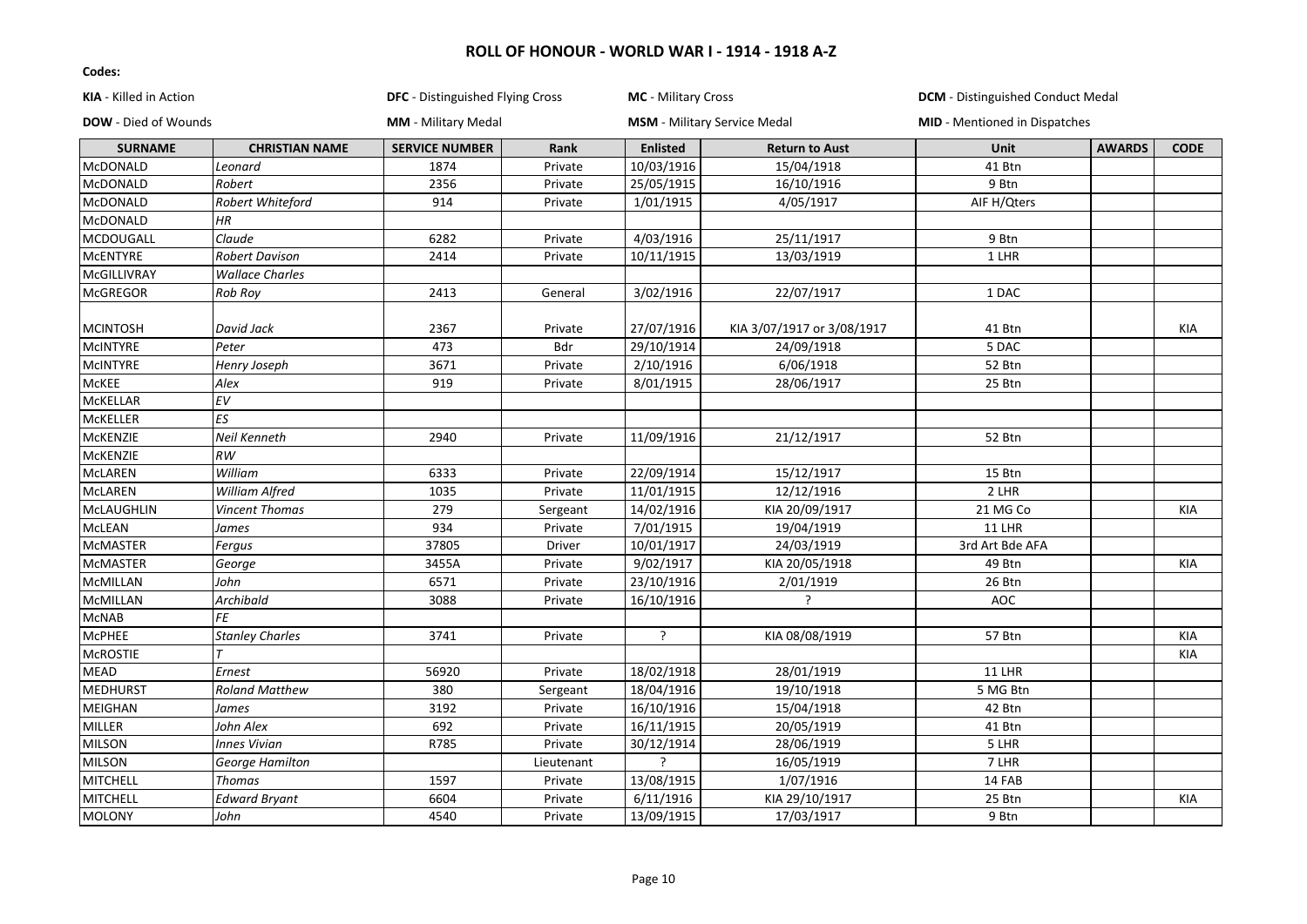| KIA - Killed in Action      |                           |                            | DFC - Distinguished Flying Cross |                 | <b>MC</b> - Military Cross          | <b>DCM</b> - Distinguished Conduct Medal |               |             |
|-----------------------------|---------------------------|----------------------------|----------------------------------|-----------------|-------------------------------------|------------------------------------------|---------------|-------------|
| <b>DOW</b> - Died of Wounds |                           | <b>MM</b> - Military Medal |                                  |                 | <b>MSM</b> - Military Service Medal | <b>MID</b> - Mentioned in Dispatches     |               |             |
| <b>SURNAME</b>              | <b>CHRISTIAN NAME</b>     | <b>SERVICE NUMBER</b>      | Rank                             | <b>Enlisted</b> | <b>Return to Aust</b>               | <b>Unit</b>                              | <b>AWARDS</b> | <b>CODE</b> |
| <b>MONAGHAN</b>             | William                   | 2703                       | Private                          | 24/06/1915      | KIA 19/10/1917                      | 9 Btn                                    |               | KIA         |
| <b>MOORE</b>                |                           |                            |                                  |                 |                                     |                                          |               |             |
|                             |                           |                            |                                  |                 |                                     |                                          |               |             |
| MORGAN-READE                | Colin McA                 | 383                        | Private                          | 25/08/1914      | KIA 30/05/1915                      | 2 LHR                                    |               | KIA         |
| <b>MORIARTY</b>             | Thomas                    | 862                        | Second Corporal                  | 7/02/1916       | 25/09/1919                          | A Prov Co                                |               |             |
| <b>MORRIS</b>               | John Cyril                | $\overline{920}$           | Private                          | 22/04/1915      | DOW 22/09/1915                      | 26 Btn                                   |               | <b>DOW</b>  |
| <b>MORRISEY</b>             | John Patrick              | 1936                       | Private                          | 7/02/1916       | 4/05/1917                           | A Prov Co                                |               |             |
| <b>MORRISON</b>             |                           | 966                        | Corporal                         | 3/09/1914       | 7/02/1919                           | 4 Field Bakery                           |               |             |
| <b>MORRISON</b>             | Archie Maclaine           | 163                        | Private                          | 1/10/1914       | 30/09/1915                          | 5 LHR                                    |               |             |
| <b>MORRISON</b>             | WE                        |                            |                                  |                 |                                     |                                          |               |             |
| <b>MOYLE</b>                | John Thomas               | 2404                       | Private                          | 26/03/1916      | 4/11/1916                           | 2 Pioneer Btn                            |               |             |
| <b>MUIR</b>                 | Marcus Bowerman           | 56A                        | Private                          | 26/01/1915      | DOW 30/09/1918                      | 4 MG Sqdn                                |               | <b>DOW</b>  |
| MULCAHEY                    | William Joseph            | 5143                       | Private                          | 10/01/1916      | 12/05/1919                          | 4 MG Btn                                 |               |             |
| MULLANEY                    | <b>Bartholomow Arthur</b> | 6811                       | Private                          | 9/06/1916       | KIA 20/09/1917                      | 9 Btn                                    |               | KIA         |
| <b>MULLENS</b>              | M                         |                            |                                  |                 |                                     |                                          |               |             |
| <b>MULRONE</b>              | James                     |                            | Private                          | 1/01/1915       | 23/09/1916                          | 1 LHR                                    |               |             |
| <b>MULVEY</b>               | <b>Eugene Cornelius</b>   | 562A                       | Private                          | 16/08/1916      | 15/01/1919                          | 4 MG Btn                                 |               |             |
| <b>MUNRO</b>                | John Lester               | 2345                       | Private                          | 17/01/1917      | 6/05/1919                           | 2nd Trg Sqdn AFC                         |               |             |
| <b>MUNRO</b>                | <b>SR</b>                 |                            |                                  |                 |                                     |                                          |               |             |
| <b>MURPHY</b>               | William James             | 1868A                      | Private                          | 3/04/1916       | KIA 27/08/1917                      | 43 Btn                                   |               | <b>KIA</b>  |
| <b>MURRAY</b>               | Clarence Joseph           | 3407                       | Private                          | ?               | KIA 27/08/1917                      | 4 Pioneer Btn                            |               | KIA         |
| NANKIVELL                   | Charles George            | 987                        | Sergeant                         |                 |                                     |                                          | <b>MM</b>     |             |
| NEEDHAM                     | Robert                    | 6101                       | Private                          | 4/09/1916       | 5/04/1918                           | 24 Btn                                   |               |             |
| NEILSEN                     | William Joseph Atherton   | 2323                       | Sergeant                         | 2/03/1915       | 8/09/1919                           | 4th Pioneers                             |               |             |
| <b>NELSON</b>               | TAL                       |                            |                                  |                 |                                     |                                          |               |             |
| <b>NESBIT</b>               |                           |                            |                                  |                 |                                     |                                          |               |             |
| <b>NICHOLAS</b>             | William Henry             | 2372                       | Private                          | 8/05/1916       | 2/03/1919                           | 41 Btn                                   |               |             |
| <b>NOLAN</b>                | Patrick                   | 1948                       | Private                          | 2/07/1915       | KIA 5/11/1916                       | 26 Btn                                   |               | <b>KIA</b>  |
| <b>NORTHROP</b>             |                           |                            |                                  |                 |                                     |                                          |               |             |
| <b>NORTON</b>               | Joseph Edward             | 2432                       | Private                          | 6/05/1915       | DOW 16/03/1917                      | 4 Pioneer Btn                            |               | <b>DOW</b>  |
| <b>NUSS</b>                 | Michael                   | 1843                       | Private                          | 17/01/1916      | DOW 10/11/1917                      | 2 LH Field Ambulance                     |               | <b>DOW</b>  |
| <b>NUSS</b>                 | John James                | 2373                       | Private                          | 10/05/1916      | KIA 5/10/1917                       | 41 Btn                                   |               | KIA         |
| O'BRIEN                     | James                     | 106                        | Corporal                         | 15/11/1915      | 21/12/1917                          | 41 Btn                                   |               |             |
| OGG                         | Tom Alexander             | 3287                       | L/Corporal                       | 23/06/1916      | KIA 14/07/1918                      | 2 LHR                                    |               | KIA         |
| OGG                         | Edward Gordon             | 293                        | Second Lieutenant                | 20/10/1914      | 26/12/1918                          | 5 LHR                                    |               |             |
| OGG                         | Alfred Ernest             | 19816                      | Private                          | 10/07/1917      | 6/05/1919                           | AFC                                      | <b>AFC</b>    |             |
| O'GRADY                     | Jeremiah                  | 195                        | Private                          | 26/02/1915      | 25/08/1917                          | 25 Btn                                   |               |             |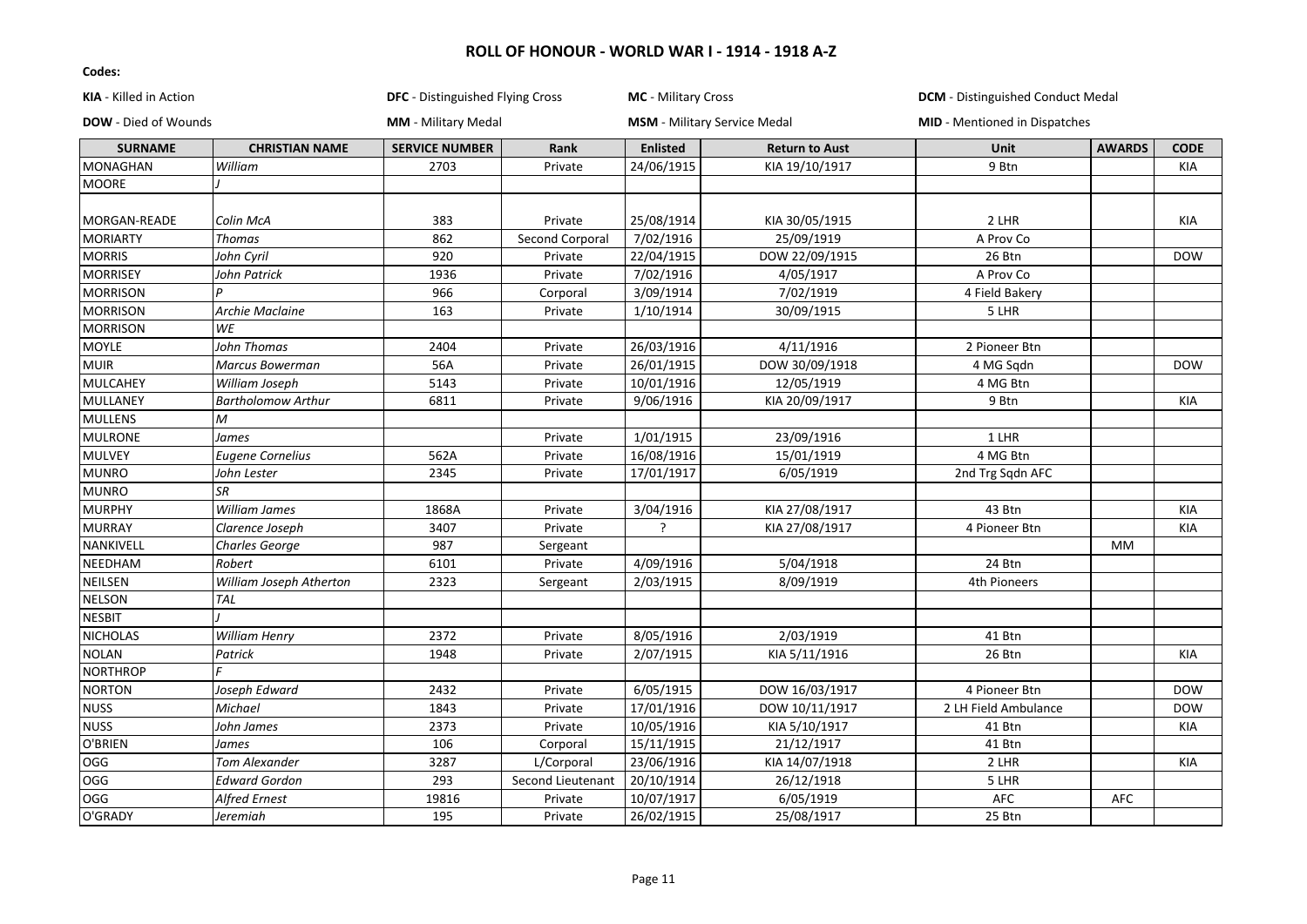| KIA - Killed in Action      |                         |                            | <b>DFC</b> - Distinguished Flying Cross<br><b>MC</b> - Military Cross<br><b>DCM</b> - Distinguished Conduct Medal |                 |                                     |                                      |               |             |
|-----------------------------|-------------------------|----------------------------|-------------------------------------------------------------------------------------------------------------------|-----------------|-------------------------------------|--------------------------------------|---------------|-------------|
| <b>DOW</b> - Died of Wounds |                         | <b>MM</b> - Military Medal |                                                                                                                   |                 | <b>MSM</b> - Military Service Medal | <b>MID</b> - Mentioned in Dispatches |               |             |
| <b>SURNAME</b>              | <b>CHRISTIAN NAME</b>   | <b>SERVICE NUMBER</b>      | <b>Rank</b>                                                                                                       | <b>Enlisted</b> | <b>Return to Aust</b>               | Unit                                 | <b>AWARDS</b> | <b>CODE</b> |
| O'GRADY                     | Reginald John           | 5974                       | Sapper                                                                                                            | 11/11/1915      | 17/03/1917                          | 7 Field Cpy Eng                      |               |             |
| OLDFIELD                    | William Herbert         | 2706                       | L/Corporal                                                                                                        | 24/06/1915      | 31/01/1918                          | 9 Btn                                |               |             |
| OLDHAM                      | George                  | 2622                       | Corporal                                                                                                          | 29/05/1916      | 1/08/1919                           | 42 Btn                               |               |             |
| O'LEARY                     | Timothy                 | 1809                       | Private                                                                                                           | 25/05/1915      | 17/03/1917                          | 25 Btn                               |               |             |
| O'LEARY                     | Thomas                  | 1018a                      | Private                                                                                                           | 7/01/1915       | 18/02/1919                          | 4 LHR. 4 MGS                         | MM            |             |
| O'NEILL                     | Michael                 | 2016                       | Private                                                                                                           | 13/11/1915      | 1/02/1918                           | AAMC                                 |               |             |
| O'SULLIVAN                  | James George            | 6123                       | Private                                                                                                           | 7/02/1916       | KIA 6/07/1918                       | 15 Btn                               |               | KIA         |
| O'SULLIVAN                  | <b>Michael Patrick</b>  | 1967                       | Private                                                                                                           | 27/10/1915      | 27/09/1917                          | 49 Btn                               |               |             |
| <b>OSWIN</b>                | <b>Richard Charles</b>  | 1274                       | Driver                                                                                                            | 1/01/1915       | 16/01/1919                          | A Emp Cpy                            |               |             |
| PALMER                      | <b>Edward James</b>     | 4525                       | Private                                                                                                           | 27/07/1915      | 8/10/1917                           | 25 Btn                               |               |             |
| PALMER                      | William James           | 3780                       | Private                                                                                                           | 10/02/1917      | 1/07/1919                           | 46 Btn                               |               |             |
| PARKER                      | Michael John            | 839                        | Private                                                                                                           | 23/01/1915      | 20/07/1919                          | <b>11 LHR</b>                        |               |             |
| PARKER                      | John                    | 1258                       | Private                                                                                                           | 8/04/1915       | 29/04/1919                          | 2 LHR                                |               |             |
| PARSONS                     | Albert                  | 30133                      | General                                                                                                           | 7/08/1916       | 12/01/1919                          | 8 FAB                                |               |             |
| PATERSON                    | John Paton              | 1031                       | Corporal                                                                                                          | 21/02/2016      | 5/03/1919                           | <b>11 LHR</b>                        |               |             |
| PATTERSON                   | Rob Roy                 | 6600                       | Private                                                                                                           | 28/10/1916      | 25/02/1919                          | 5 MG Btn                             |               |             |
| PEARCE                      | Harry                   | 2346                       | T/SGT                                                                                                             | $\overline{2}$  |                                     | 2 LHR MG Sqdn                        |               |             |
| PEARCE                      | Henry Hathaway          | 528                        | Private                                                                                                           | 20/08/1914      | KIA 25/04/1915                      | 9 Btn                                |               | <b>KIA</b>  |
| PEEL                        | <b>Gerald Nicholson</b> | 3118                       | Private                                                                                                           | 20/09/1915      |                                     | 48 Btn                               |               |             |
| PENGELLY                    | H                       |                            |                                                                                                                   |                 |                                     |                                      |               |             |
| PERCIVAL                    | Harold                  | 1791                       | Private                                                                                                           | 21/01/1915      | 7/11/1915                           | 15 Btn                               |               |             |
| PERCY                       | David                   | 4354                       | Private                                                                                                           | 28/08/1916      | 5/07/1919                           | 5 MG Btn                             |               |             |
| <b>PERKINS</b>              | William James           | 258                        | Private                                                                                                           | 10/01/1916      | ς                                   | 41 Btn                               |               |             |
| PETHER                      | Frank                   | 3554                       | Private                                                                                                           | 12/09/1917      | 24/07/1919                          | 14 LHR                               |               |             |
| <b>PHILLIPS</b>             | <b>Harry William</b>    | 1640                       | $\overline{?}$                                                                                                    | 10/08/1915      | 6/12/1919                           | 2 MG Btn                             |               |             |
| <b>PICKERING</b>            | $\boldsymbol{R}$        |                            |                                                                                                                   |                 |                                     |                                      |               |             |
| PIERCE                      | James                   | 203                        | Private                                                                                                           | 7/01/1915       | 28/03/1919                          | 25 Btn                               |               |             |
| PLAIN                       | Robert (Jnr)            | 1215                       | Private                                                                                                           | 11/02/1916      | KIA 10/10/1917                      | 34 Btn                               |               | <b>KIA</b>  |
| PLUNKETT                    | Walter William          | 1717a                      | Private                                                                                                           | 7/01/1916       | 5/04/1918                           | 52 Btn                               |               |             |
| POSTLEWAITE                 | John Joyce              | 336                        | Private                                                                                                           | 26/01/1915      | KIA 2/11/1915                       | 5 LHR                                |               | KIA         |
| POULSEN                     | Walter                  | 3424                       | Private                                                                                                           | 23/10/1916      | 24/07/1919                          | 4 Pioneers                           |               |             |
| POUND                       | JM                      |                            |                                                                                                                   |                 |                                     |                                      |               |             |
| <b>PRENTICE</b>             | George Norman           | 291                        | Corporal                                                                                                          | 23/02/1916      | DOW 19/09/1918                      | 12 MG Cpy                            | МM            | <b>DOW</b>  |
| <b>PRENTICE</b>             | William Arthur          | 959                        | Sergeant                                                                                                          | 2/01/1915       | 6/07/1919                           | 2 LHR                                |               |             |
| <b>PRENTICE</b>             | John Richard            | 785                        | Private                                                                                                           | 2/01/1915       | DOD 1/10/1915                       | 5 LHR                                |               | <b>DOD</b>  |
| <b>PRESTON</b>              | William                 | 2696                       | Private                                                                                                           | 9/06/1916       | 31/10/1917                          | 4th Pioneers                         |               |             |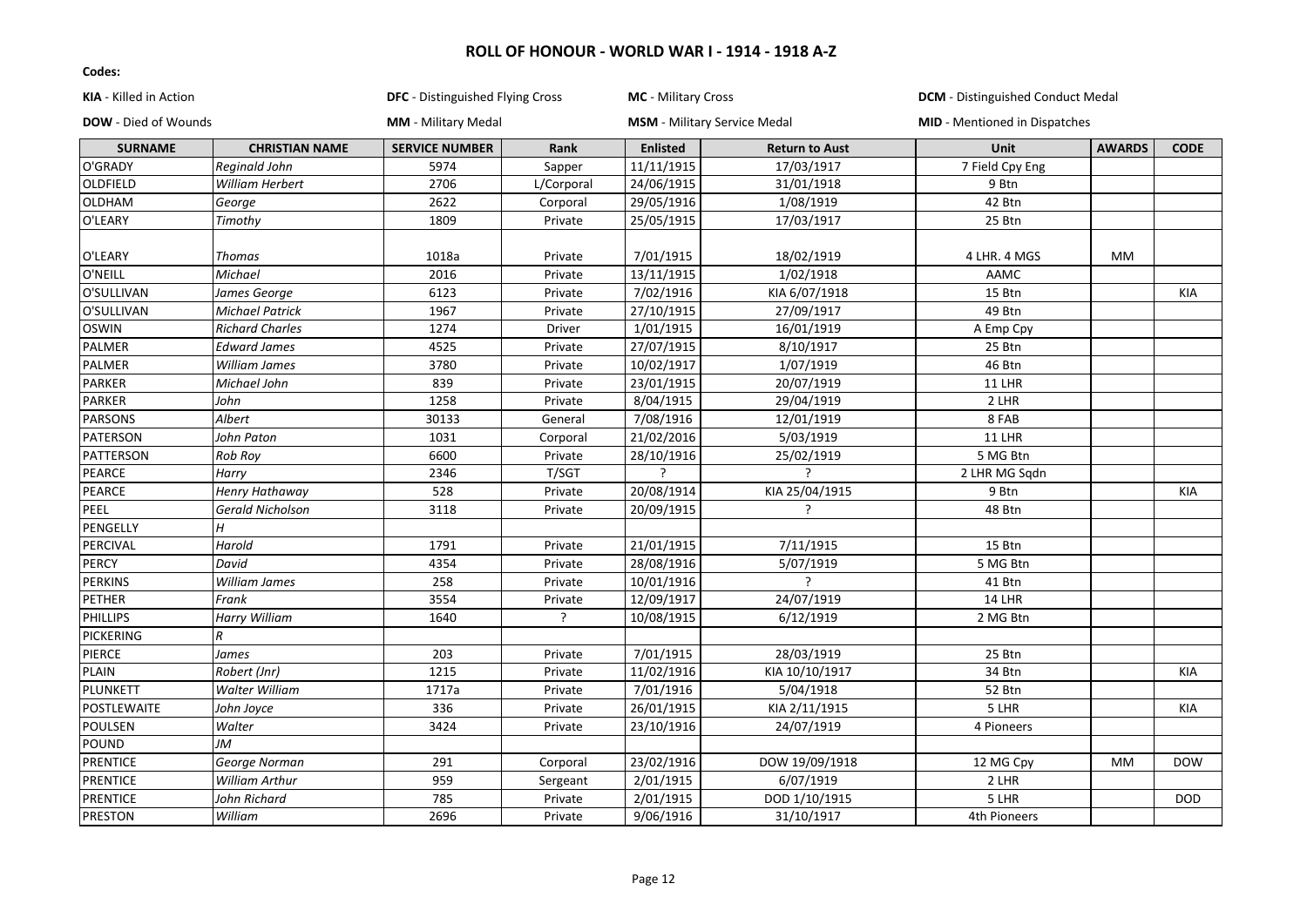| KIA - Killed in Action<br>DOW - Died of Wounds |                             | <b>DFC</b> - Distinguished Flying Cross<br><b>MM</b> - Military Medal |            | <b>MC</b> - Military Cross<br><b>MSM</b> - Military Service Medal |                       | <b>DCM</b> - Distinguished Conduct Medal<br><b>MID</b> - Mentioned in Dispatches |           |            |
|------------------------------------------------|-----------------------------|-----------------------------------------------------------------------|------------|-------------------------------------------------------------------|-----------------------|----------------------------------------------------------------------------------|-----------|------------|
|                                                |                             |                                                                       |            |                                                                   |                       |                                                                                  |           |            |
| <b>QUAILL</b>                                  | John                        | 33                                                                    | Private    | 8/01/1915                                                         | 20/07/1919            | 11 LHR                                                                           |           |            |
| QUAILL                                         | Frederick Jas Kay           | 6302                                                                  | Private    | 10/04/1915                                                        | 19/04/1919            | 9 Btn                                                                            |           |            |
| <b>QUINLAN</b>                                 | Joseph Vincent              | 50262                                                                 | Corporal   | 11/01/1918                                                        | 2/08/1919             | 11 LHR                                                                           |           |            |
| <b>RABY</b>                                    | William                     | 404                                                                   | Private    | 29/10/1914                                                        | DOD 21/03/1916        | 2 LHR                                                                            |           | <b>DOD</b> |
| RAINNEE                                        | George Watson               | 3533                                                                  | Corporal   | 17/08/1915                                                        | 3/01/1919             | 2 MG Btn                                                                         | <b>MM</b> |            |
| <b>RALSTON</b>                                 | <b>Walter Guy</b>           | 1570                                                                  | Private    | 18/08/1915                                                        | 18/01/1919            | 31 Btn                                                                           |           |            |
| <b>RAMSAY</b>                                  | AD                          |                                                                       |            |                                                                   |                       |                                                                                  |           |            |
| <b>RAMSAY</b>                                  | $\overline{N}$              |                                                                       |            |                                                                   |                       |                                                                                  |           | <b>KIA</b> |
| RASMUSSIN                                      | Rudolph Ole                 | 379                                                                   | Private    | 10/04/1916                                                        | 31/01/1918            | 13 MG Btn                                                                        |           |            |
| <b>READ</b>                                    | <b>Emerson Jas Cornwall</b> | 733                                                                   | Private    | 19/02/1917                                                        | 21/12/1917            | 47 Btn                                                                           |           |            |
| <b>RECOURT</b>                                 | James William               | 6769                                                                  | Private    | 5/02/1917                                                         | KIA 2/09/1918         | 25 Btn                                                                           |           | KIA        |
| REILLY                                         | Peter                       | 5470                                                                  | Private    |                                                                   |                       |                                                                                  |           |            |
| <b>REYNOLDS</b>                                | William                     | 342                                                                   | Private    | 7/01/1915                                                         | 2/08/1919             | A Prov Cpy                                                                       |           |            |
| <b>RHODES</b>                                  | <b>William Charles</b>      | 7770                                                                  | Private    | 6/08/1917                                                         | 1/07/1919             | 15 Btn                                                                           |           |            |
| <b>RICH</b>                                    | <b>Victor Douglas</b>       | 5606                                                                  | Private    | 4/12/1916                                                         | 13/07/1919            | 2 MG Cpy                                                                         |           |            |
| <b>RICHARDS</b>                                | James                       | 5505                                                                  | Private    | 4/12/1915                                                         | 9/09/1916             | 15 Btn                                                                           |           |            |
| <b>RICHARDS</b>                                | Billy                       | 3407                                                                  | Private    | 24/05/1917                                                        | 8/09/1917             | 41 Btn                                                                           |           |            |
| RICHARDSON                                     | Alfred Lonsdale             | 6553                                                                  | Driver     | 7/01/1915                                                         | 11/05/1919            | 1 Div MT Coy                                                                     |           |            |
| RICHMOND                                       | Albert E Leigh              | 344                                                                   | <b>CSM</b> | 1/01/1915                                                         | 31/01/1919            | 11 LHR                                                                           |           |            |
| RICKARD                                        | Joseph                      | 1701                                                                  | Sapper     | 7/01/1915                                                         | 9/12/1918             | 6 BGROC                                                                          |           |            |
| <b>RILEY</b>                                   | Martin                      | 2683                                                                  | Private    | 6/08/1915                                                         | 17/03/1917            | 52 Btn                                                                           |           |            |
| <b>RIXON</b>                                   | Arthur John                 | 1908                                                                  | Driver     | <sup>2</sup>                                                      | DIED ACCID 15/01/1918 | 11 FAB                                                                           |           | DIED ACCI  |
| ROACH                                          | <b>Thomas</b>               |                                                                       | L/Corporal | 19/05/1916                                                        | 22/03/1919            | 15 Btn                                                                           |           |            |
| <b>ROBERTSON</b>                               | Alfred Selwyn               | 3013                                                                  | Private    | 17/01/1916                                                        | 16/03/1919            | 1 Sig Sqdn                                                                       |           |            |
| <b>ROBERTSON</b>                               | <b>Daniel Herbert</b>       | 2147                                                                  | Private    | 17/04/1916                                                        | KIA 16/10/1917        | 41 Btn                                                                           |           | <b>KIA</b> |
| <b>ROBERTSON</b>                               | W                           |                                                                       |            |                                                                   |                       |                                                                                  |           |            |
| <b>ROBINSON</b>                                | <b>Edward Charles</b>       | 5656                                                                  | Private    | 1/05/1916                                                         | KIA 3/10/1918         | 26 Btn                                                                           |           | KIA        |
| <b>ROBINSON</b>                                | Montague Arthur             | 4180                                                                  | Corporal   | 30/10/1916                                                        | 16/06/1919            | 3 AFA                                                                            |           |            |
| <b>ROBINSON</b>                                | CR                          |                                                                       |            |                                                                   |                       |                                                                                  |           |            |
| <b>ROEBUCK</b>                                 | Walter John                 | 2415                                                                  | Private    | 17/01/1916                                                        | 26/07/1919            | 15 LHR                                                                           |           |            |
| <b>ROGERS-DAVIDSON</b>                         | <b>Henry Sherlock</b>       | 30488                                                                 | L/Bdr      | 16/06/1916                                                        | 15/06/1919            | 12 Army AFA                                                                      |           |            |
| <b>ROLFE</b>                                   | <b>Richard James</b>        | 3168                                                                  | Private    | 1/10/1916                                                         | KIA 20/09/1918        | 4th Pioneers                                                                     |           | KIA        |
| <b>ROSS</b>                                    | John Knox                   | 3195a                                                                 | Private    | 30/10/1916                                                        | KIA 8/8/1918          | 46 Btn                                                                           |           | <b>KIA</b> |
| <b>ROYLE</b>                                   | John McDiarmid              |                                                                       | Lieutenant | ?                                                                 | 25/03/1919            | AE & MM & B Co.                                                                  |           |            |
| RUSSELL                                        | Michael Leigh               | 5964                                                                  | Private    | 12/06/1916                                                        | KIA 3-4/05/1917       | 25 Btn                                                                           |           | KIA        |
| <b>RUSSELL</b>                                 | James Alex Spence           | 1491                                                                  | Sapper     | 12/02/1917                                                        | 1/07/1919             | 4 BG Rly                                                                         |           |            |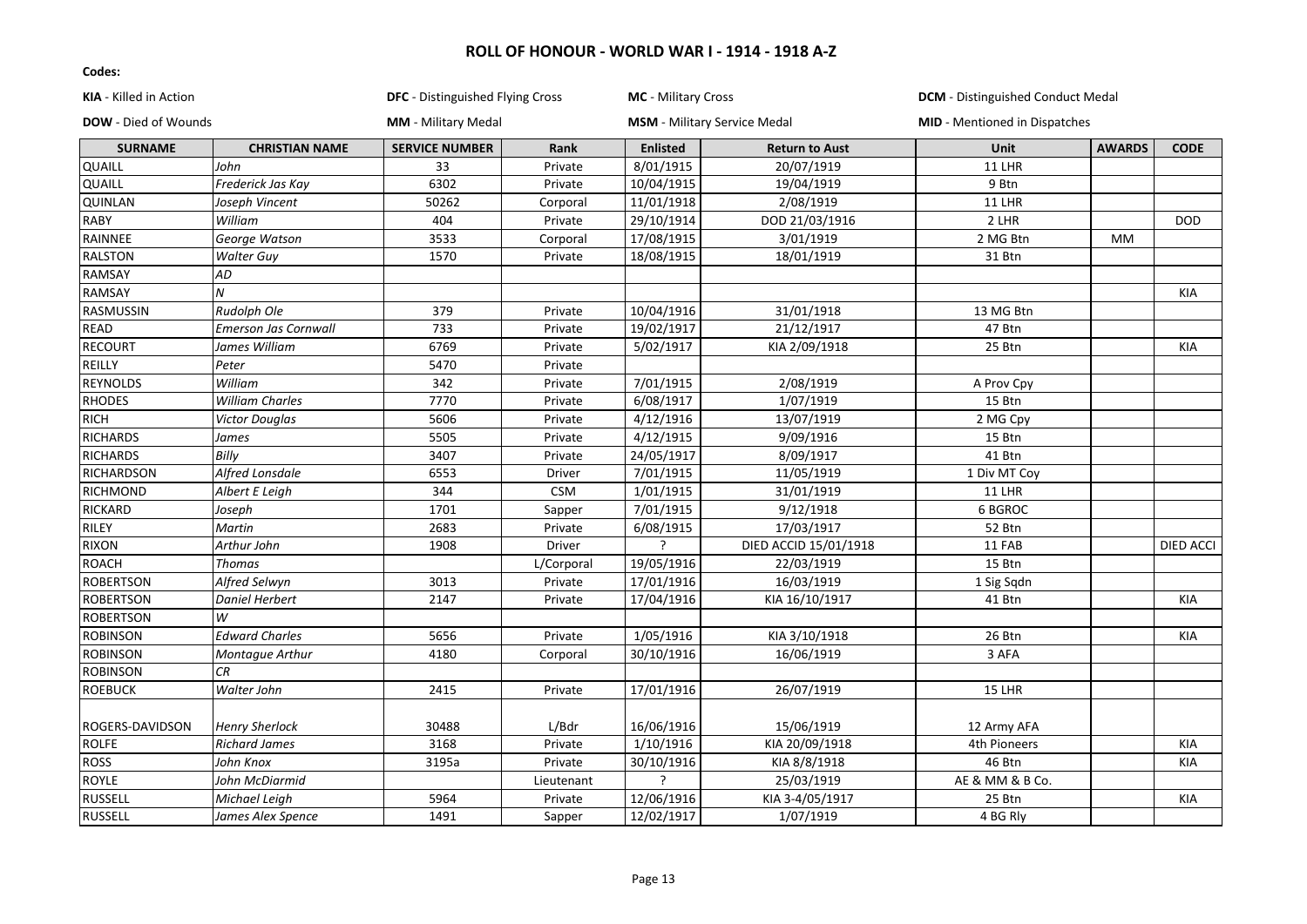| KIA - Killed in Action      |                              | <b>DFC</b> - Distinguished Flying Cross |                   | MC - Military Cross                 |                       | <b>DCM</b> - Distinguished Conduct Medal |               |             |
|-----------------------------|------------------------------|-----------------------------------------|-------------------|-------------------------------------|-----------------------|------------------------------------------|---------------|-------------|
| <b>DOW</b> - Died of Wounds |                              | <b>MM</b> - Military Medal              |                   | <b>MSM</b> - Military Service Medal |                       | <b>MID</b> - Mentioned in Dispatches     |               |             |
| <b>SURNAME</b>              | <b>CHRISTIAN NAME</b>        | <b>SERVICE NUMBER</b>                   | Rank              | <b>Enlisted</b>                     | <b>Return to Aust</b> | Unit                                     | <b>AWARDS</b> | <b>CODE</b> |
| <b>RUSSELL</b>              | William Hershell             | 1892                                    | Private           | 1/04/1916                           | 20/03/1919            | 41 Btn                                   |               |             |
| <b>RYAN</b>                 | John                         | 2637                                    | Private           | 8/05/1916                           | 2/01/1919             | 41 btn                                   |               |             |
| <b>RYAN</b>                 | Patrick Lawrence             | 2707                                    | Private           | 23/06/1915                          | 1/04/1919             | 49 Btn                                   |               |             |
| <b>RYAN</b>                 | John Shephard                | 788                                     | Private           | 7/01/1915                           | 20/07/1919            | A Prov Co                                |               |             |
| <b>RYDER</b>                | John                         | 2708                                    | Private           | 24/06/1915                          | 5/04/1919             | 49 Btn                                   |               |             |
| <b>RYDON</b>                | Leonard James                |                                         | Lieutenant        | 25/08/1915                          | 20/11/1916            | 25 Btn                                   |               |             |
| <b>RYDON</b>                | <b>Harold Edwin</b>          | 943                                     | L/Corporal        | 19/08/1914                          | 16/03/1919            | 9 btn                                    |               |             |
| SANDFORD                    | Percy Harold                 |                                         | Second Lieutenant | 1/05/1916                           | DOW 1/09/1918         |                                          |               | <b>DOW</b>  |
| SANDRIDGE                   | <b>Thomas William</b>        | 6099                                    | Sapper            | 29/08/1915                          | 21/07/1917            | 13 FCE                                   |               |             |
| <b>SAUNDERS</b>             | <b>Thomas Henry</b>          | 373                                     | Private           | 26/10/1914                          | KIA 5/11/1915         | 5 LHR                                    |               | <b>KIA</b>  |
| <b>SCANLAN</b>              | John                         | 746                                     | Sergeant          | 30/12/1915                          | 21/06/1919            | 41 Btn                                   |               |             |
| SCOT-SKIRVING               | Robert Christopher Churchill | 583                                     | Private           | 24/08/1914                          |                       | 4 Btn                                    |               |             |
| <b>SCOTT</b>                | Robert                       | 2750                                    | Private           | 22/06/1915                          | 12/10/1916            | 15 Btn                                   |               |             |
| <b>SCOTT</b>                | <b>William Rufus Bruce</b>   | 6608                                    | Private           | 20/01/1916                          | 21/07/1917            | 15 Btn                                   |               |             |
| <b>SCOTT</b>                | <b>Walter Sherwood</b>       | 35344                                   | General           | 13/01/1917                          | DOD 22/11/1918        | 6th Army FAB                             |               | <b>DOD</b>  |
| <b>SEDGEWICK</b>            | Edwin                        | 5895                                    | Bdr               | ς                                   | 24/01/1919            | 1 Field Art                              |               |             |
| <b>SELLICK</b>              | Percy Frank                  |                                         | Captain           | 27/03/2015                          | ς                     | 26 Btn                                   |               |             |
| <b>SENIOR</b>               | <b>Ronald Wright</b>         | 2735                                    | L/Corporal        | 23/07/1915                          | 12/04/1919            | 12 Btn                                   | <b>MID</b>    |             |
| <b>SHEPHERD</b>             | <b>Dudley William</b>        | 11597                                   | Private           | 5/10/1915                           | 20/05/1919            | 6th Army AFA                             |               |             |
| SHERRINGTON                 | Duncan                       | 5415                                    | Sapper            | 22/01/1916                          | 20/04/1919            | 1 Tunnelling Cpy                         |               |             |
| SHERWIN                     | <b>Fabian William</b>        | 65125                                   | Private           | 29/07/1918                          | 7/11/1918             | 60 Btn                                   |               |             |
| SHORMAN                     |                              |                                         |                   |                                     |                       |                                          |               |             |
| <b>SIDDONS</b>              | Joseph Clyde                 | 2891                                    | Driver            | 6/04/1916                           | 28/06/1919            | 5 LHR                                    |               |             |
| <b>SIMPSON</b>              | James David                  | 565                                     | Private           | 28/02/1916                          | DOW 20/09/1917        | 3 MGC                                    |               | <b>DOW</b>  |
| <b>SINCLAIR</b>             | David Harold M               |                                         | Lieutenant        | 31/01/1915                          | KIA 20/04/1917        | 2 LHR                                    |               | KIA         |
| <b>SINCLAIR</b>             | James Russel                 | 1706                                    | L/Corporal        | <sup>2</sup>                        | 21/03/1919            | 9 Btn                                    |               |             |
| SINGLETON                   | Ernest                       | 488                                     | Private           |                                     |                       |                                          |               |             |
| <b>SISLEY</b>               | <b>Francis Andrew</b>        | 53124                                   | ς                 | 2/03/1918                           | 23/07/1919            | 15 Btn                                   |               |             |
| <b>SLOGGATT</b>             | <b>Guy Rosevear</b>          | 972                                     | Private           | 21/08/1914                          | KIA 25/04/1915        | 9 Btn                                    |               | KIA         |
| SMALL                       | John Lyons                   | 2927                                    | Corporal          | 15/04/1916                          | 10/07/1919            | A Mtd Div Train                          |               |             |
| SMELLIE                     | James Henderson              | 1269                                    | Private           | 28/04/1915                          | 8/03/1917             | 2 LHR                                    |               |             |
| <b>SMITH</b>                | Claude Vernon                | 740                                     | Private           | 13/11/1914                          | 8/10/1918             | 1 DAC                                    |               |             |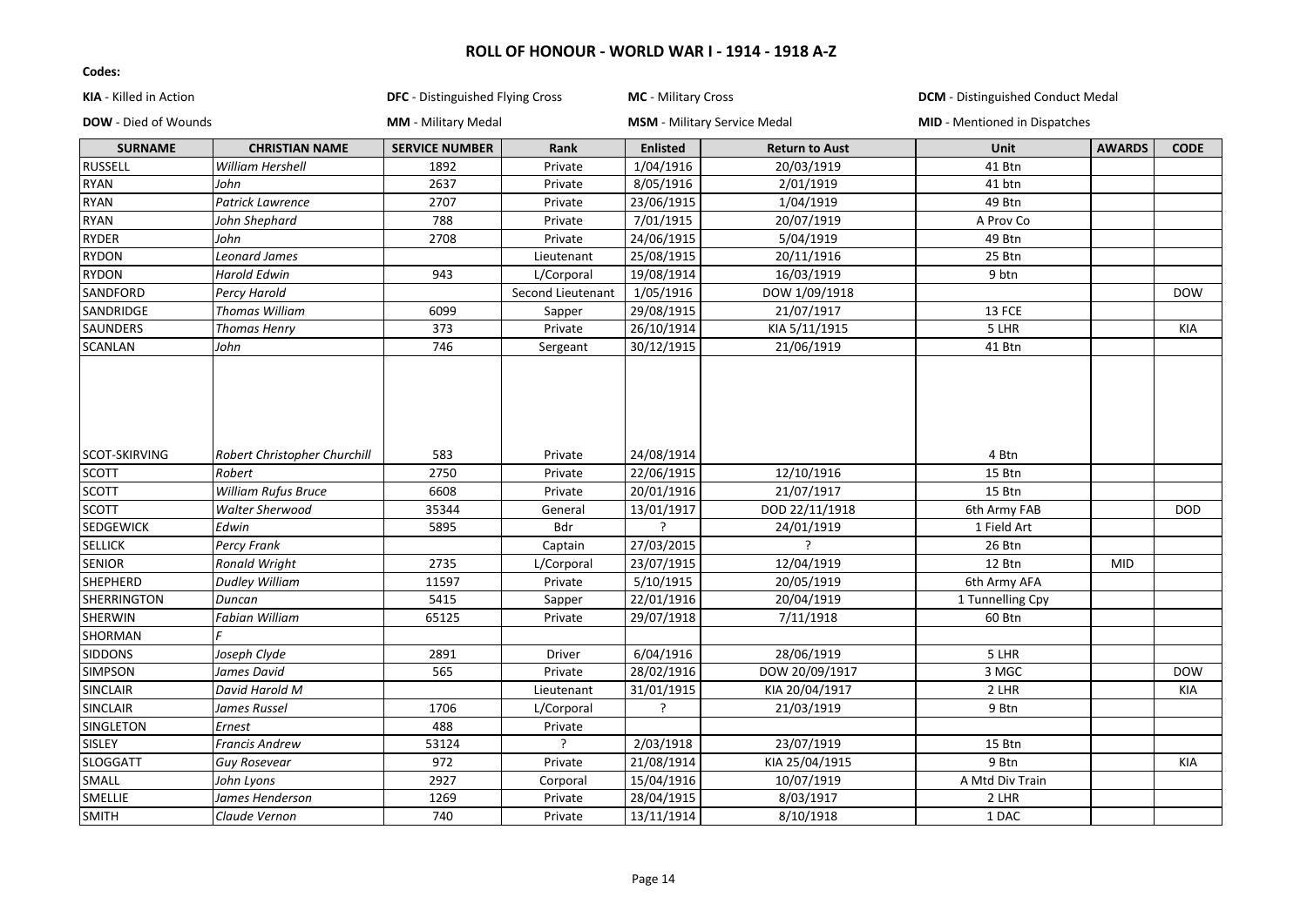| KIA - Killed in Action<br><b>DOW</b> - Died of Wounds |                           | DFC - Distinguished Flying Cross<br><b>MM</b> - Military Medal |                   | <b>MC</b> - Military Cross<br><b>MSM</b> - Military Service Medal |                   | <b>DCM</b> - Distinguished Conduct Medal<br><b>MID</b> - Mentioned in Dispatches |            |            |
|-------------------------------------------------------|---------------------------|----------------------------------------------------------------|-------------------|-------------------------------------------------------------------|-------------------|----------------------------------------------------------------------------------|------------|------------|
|                                                       |                           |                                                                |                   |                                                                   |                   |                                                                                  |            |            |
| SMITH                                                 | <b>Bertram R</b>          | 1566                                                           | Sergeant          | 27/02/1915                                                        | 27/05/1919        | 2 AGH                                                                            |            |            |
| <b>SMITH</b>                                          | Stephen Sidney            | 1729                                                           | Private           | 7/02/1916                                                         | 16/03/1919        | 2 Sig Sqdn AMD                                                                   |            |            |
| SMITH                                                 | Adam James                | 4365                                                           | Private           | 4/09/1916                                                         | 28/03/1919        | 31 Btn                                                                           |            | POW        |
| SMITH                                                 | Robert                    | 2645                                                           | Private           | 18/09/1916                                                        | 5/11/1917         | 41 Btn                                                                           |            |            |
| <b>SMITH</b>                                          | WC                        |                                                                |                   |                                                                   |                   |                                                                                  |            |            |
| SOMERVILLE                                            | F                         |                                                                |                   |                                                                   |                   |                                                                                  |            |            |
| SPENCER                                               | <b>Frank Russell</b>      | 897                                                            | $\mathcal{L}$     | $\overline{?}$                                                    | ς                 | 3rd Pioneer Btn                                                                  |            |            |
| <b>SPIKE</b>                                          | <b>Edward Lewis</b>       | 812                                                            | 1st AM            | 11/05/1915                                                        | 3/05/1919         | 7 Trg sqdn AFC                                                                   | <b>MSM</b> |            |
| <b>STAFFORD</b>                                       | Jack                      | 1484                                                           | <b>Driver</b>     | 6/08/1915                                                         | 13/04/1919        | 5 DAC                                                                            |            |            |
| <b>STEELE</b>                                         | John Joseph               | 239                                                            | Private           | 12/04/1915                                                        | 5/04/1919         | 2nd Pioneers                                                                     |            |            |
| <b>STEWART</b>                                        | John                      | 5201                                                           | Private           | 20/12/1915                                                        | 7/06/1918         | 49 Btn                                                                           |            |            |
| <b>STOKES</b>                                         | <b>Alfred Forbes</b>      | 1734                                                           | Private           | 10/01/1916                                                        | 12/03/1918        | 47 Btn                                                                           |            |            |
| <b>STOOKE</b>                                         | Ernest Cecil T            |                                                                | Lieutenant        |                                                                   |                   |                                                                                  | <b>DCM</b> | <b>KIA</b> |
| <b>STRATFORD</b>                                      | Alfred                    |                                                                | Private           | 14/02/1916                                                        | 31/03/1919        | 9 Btn                                                                            |            |            |
| <b>STUART</b>                                         | William Alexander Barring | 1401                                                           | Private           | 21/12/1914                                                        | KIA 3/05/1915     | 15 Btn                                                                           |            | KIA        |
| <b>STUART</b>                                         | Alexander                 |                                                                | Lieutenant        | 23/04/1915                                                        | KIA 5/08/1916     | 25 Btn                                                                           |            | <b>KIA</b> |
| <b>STUART</b>                                         | Gordon Hazelwood          | 38752                                                          | General           | 19/05/1917                                                        | 31/03/1919        | 3 FAB                                                                            |            |            |
| SULLINGS                                              | Garnet Gordon             | 1662                                                           | Private           | 19/09/1915                                                        | 4/05/1917         | 6 FAB                                                                            |            |            |
| SULLIVAN                                              | John                      | 1108                                                           | Private           | 8/02/1915                                                         | 2/01/1919         | 5 LHR                                                                            |            |            |
| SULLIVAN                                              | Edward                    | 1118                                                           | Private           | 1/02/1915                                                         | 22/12/1918        | 7 LHR                                                                            |            |            |
| <b>TALBOT</b>                                         | Charles                   | 5486                                                           | Private           | 7/02/1916                                                         | KIA 19-20/09/1917 | 12 Btn                                                                           |            | KIA        |
| <b>TALBOT</b>                                         | James                     | 1272                                                           | ?                 | 28/01/1915                                                        | 1/03/1915         | 5 LHR                                                                            |            |            |
| <b>TASKER</b>                                         | William James P           | 2660                                                           | Private           | 18/09/1916                                                        | 26/09/1917        | 41 Btn                                                                           |            |            |
| <b>TAYLOR</b>                                         | <b>William Massey</b>     | 3474                                                           | Second Lieutenant | 24/08/1915                                                        | KIA 5/04/1918     | 49 Btn                                                                           | <b>MM</b>  | KIA        |
| <b>TAYLOR</b>                                         | W                         |                                                                |                   |                                                                   |                   |                                                                                  |            |            |
| <b>THOMAS</b>                                         | Claude                    | 4916                                                           | Private           | 8/11/1915                                                         | KIA 8/08/1918     | 15 Btn                                                                           |            |            |
| <b>THOMAS</b>                                         | George Albion             | 1475                                                           | Private           | 10/01/1916                                                        | KIA 16/11/1916    | 47 Btn                                                                           |            | <b>KIA</b> |
| <b>THOMAS</b>                                         | <b>Arthur Knight</b>      | 62153                                                          | Private           |                                                                   |                   |                                                                                  |            |            |
| <b>THOMPSON</b>                                       | Charles Raymond           | 388                                                            | Private           | 1/05/1916                                                         | KIA 14/09/1917    | 1 MG Btn                                                                         |            | KIA        |
| <b>THOMPSON</b>                                       |                           |                                                                |                   |                                                                   |                   |                                                                                  |            |            |
| <b>THOMSON</b>                                        | Hector                    |                                                                | Private           | 20/11/1914                                                        | 15/11/1918        | 2 LHR                                                                            | <b>MM</b>  |            |
| <b>THRIFT</b>                                         | John Henry                | 6067                                                           | Sapper            | 24/04/1916                                                        | 4/05/1917         | <b>Tunnelling Co</b>                                                             |            |            |
| <b>TICE</b>                                           | George                    | 4611                                                           | Private           | ?                                                                 | KIA 26/09/1917    | 31 Bty                                                                           |            | KIA        |
| <b>TINGLE</b>                                         | Harold Arthur             | 4532                                                           | Private           | ?                                                                 | KIA 9/10/1917     | 20 btn                                                                           |            | <b>KIA</b> |
| <b>TOOTH</b>                                          | John Leslie               |                                                                | Second Lieutenant |                                                                   |                   |                                                                                  |            |            |
| <b>TREVETHAN</b>                                      | Lyne Stephens             | 950                                                            | Private           | 21/10/1916                                                        | 17/03/1919        | 4 Sadn AFC                                                                       |            |            |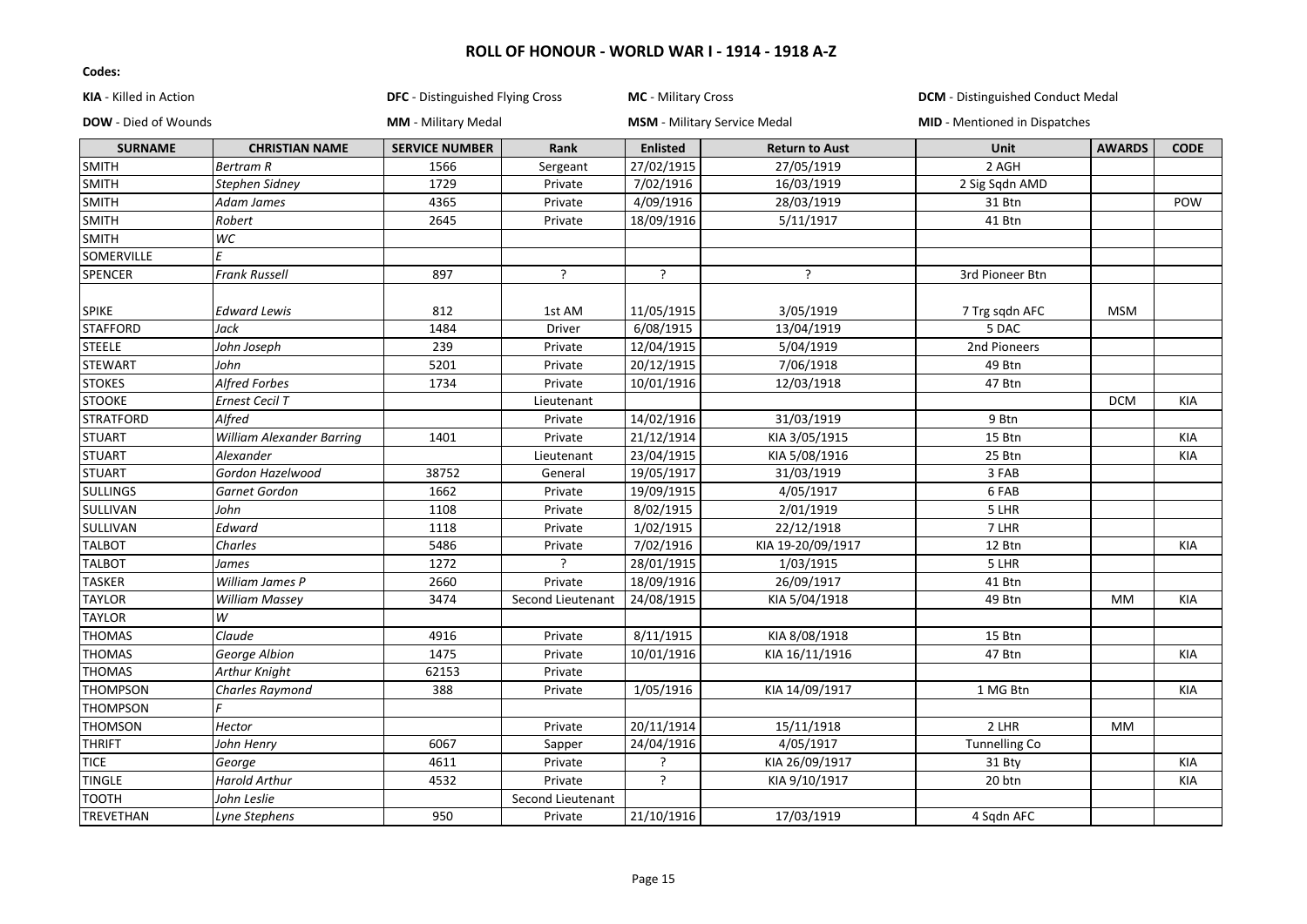| <b>KIA</b> - Killed in Action<br><b>DOW</b> - Died of Wounds |                          | <b>DFC</b> - Distinguished Flying Cross<br><b>MM</b> - Military Medal |               | <b>MC</b> - Military Cross<br><b>MSM</b> - Military Service Medal |                     | <b>DCM</b> - Distinguished Conduct Medal<br><b>MID</b> - Mentioned in Dispatches |            |            |
|--------------------------------------------------------------|--------------------------|-----------------------------------------------------------------------|---------------|-------------------------------------------------------------------|---------------------|----------------------------------------------------------------------------------|------------|------------|
|                                                              |                          |                                                                       |               |                                                                   |                     |                                                                                  |            |            |
| TREVETHAN                                                    | <b>Clancy Cromwell</b>   | 1654                                                                  | Private       | 23/10/1916                                                        | $\overline{a}$      | <b>AFC</b>                                                                       |            |            |
| <b>TUCKETT</b>                                               | <b>Rupert Ernest</b>     | 18784                                                                 | Sapper        |                                                                   |                     |                                                                                  |            |            |
| <b>TULLY</b>                                                 | John Keith               | 2093                                                                  | General       |                                                                   |                     |                                                                                  |            | <b>DOW</b> |
| <b>TURNER</b>                                                |                          |                                                                       |               |                                                                   |                     |                                                                                  |            |            |
| <b>UNDERHILL</b>                                             | James Foster             | 1202                                                                  | Sergeant      | 30/01/1915                                                        | 28/06/1919          | 5 LHR                                                                            |            |            |
| <b>URQUHART</b>                                              | William                  | 5524                                                                  | L/Corporal    | ?                                                                 | 27/07/1917          | 15 Btn                                                                           |            |            |
| VERNON                                                       | Geoffrey Hampden         |                                                                       | Major         | S.                                                                | 12/07/1918          | 4 LH Bde AAMC                                                                    | МC         |            |
| <b>VON STIEGLITZ</b>                                         | Leslie Oscar             | 33720                                                                 | <b>WO</b>     | 23/10/1916                                                        | 19/08/1919          | 1 DAC                                                                            |            |            |
| <b>VON STIEGLITZ</b>                                         | Robert Oscar             | 5701                                                                  | Private       | 10/04/1916                                                        | KIA 26/06/1917      | 26 btn                                                                           |            | <b>KIA</b> |
| WALKER                                                       | John                     | 6617                                                                  | Private       | 10/04/1916                                                        | 11/01/1918          | 9 Btn                                                                            |            |            |
| WALKER                                                       | $\overline{\mathsf{CG}}$ |                                                                       |               |                                                                   |                     |                                                                                  |            |            |
| WALL                                                         | Michael Joseph           |                                                                       |               |                                                                   |                     |                                                                                  |            |            |
| WALSH                                                        |                          |                                                                       |               |                                                                   |                     |                                                                                  |            |            |
| WARNER                                                       | Chas Brendan             | 26284                                                                 | General       | 10/01/1916                                                        | KIA 5/06/1917       | 3 Army AFA                                                                       |            | KIA        |
| <b>WATTS</b>                                                 | Andrew Thomson           | 2421                                                                  | Private       | 15/05/1916                                                        | 1/04/1919           | 41 Btn                                                                           |            |            |
| <b>WATTS</b>                                                 | <b>Walter Reginald</b>   | 3436                                                                  | Private       | 25/06/1917                                                        | 5/03/1919           | 5 LHR                                                                            |            |            |
| WAYMAN                                                       | Walter                   | 5137                                                                  | Private       | 9/05/1917                                                         | 9/12/1918           | 41 Btn                                                                           |            |            |
| <b>WEBSTER</b>                                               | Eric O                   | 72                                                                    | Private       | 19/08/1914                                                        | DOD 28/03/1915      | 9 Btn                                                                            |            | <b>DOD</b> |
| WEEDON                                                       | <b>Hubert Thornhill</b>  | 2773                                                                  | Corporal      | 24/09/1917                                                        | RTA at own expense. | AFC                                                                              |            |            |
| WELDON                                                       | <b>Patrick James</b>     | 6399                                                                  | Private       | 1/05/1916                                                         | 4/06/1919           | 26 Btn                                                                           |            |            |
| WETTENHALL                                                   | Lancaster Chas           | 732                                                                   | Private       | 4/12/1915                                                         | KIA 10/10/1917      | 41 Btn                                                                           |            | KIA        |
| <b>WHARTON</b>                                               | <b>Frederick Mathew</b>  | 158                                                                   | Sergeant      | 14/12/1914                                                        | 16//11/1918         | A Vet Hosp                                                                       |            |            |
| <b>WHISH</b>                                                 | George Milrey            |                                                                       | Captain       | 17/10/1916                                                        | 13/04/1919          | AAMC                                                                             |            |            |
| <b>WHITE</b>                                                 | <b>William Ernest</b>    | 2750                                                                  | Private       | 15/05/1916                                                        | 15/04/1918          | 49 Btn                                                                           |            |            |
| <b>WHITE</b>                                                 | Percy Charles            | 18058                                                                 | L/Corporal    | 3/04/1916                                                         | 3/07/1919           | 8 Field Ambulance                                                                |            |            |
| <b>WHITE</b>                                                 | Vivian                   | 6351                                                                  | Private       | 6/12/1915                                                         | 20/05/1919          | 9 Btn                                                                            |            |            |
| <b>WHITE</b>                                                 | James Patrick            | 6124                                                                  | Private       | 14/02/1916                                                        | 20/06/1919          | AAOC                                                                             |            |            |
| <b>WHITING</b>                                               | F                        |                                                                       |               |                                                                   |                     |                                                                                  |            | <b>KIA</b> |
| WHITTAM                                                      | John                     | 6364                                                                  | ς             | 7/02/1916                                                         | 22/09/1919          | 15 Btn                                                                           |            |            |
| <b>WHITTY</b>                                                | <b>Percival Clair</b>    | 2710                                                                  | Private       | 6/08/1915                                                         | 27/07/1917          | 1 Pioneers                                                                       |            |            |
| WHITWELL                                                     | Colin Herbert            | 1908                                                                  | <b>Driver</b> | 10/04/1916                                                        | 16/05/1919          | 4 MG Sqdn                                                                        |            |            |
| <b>WILKINSON</b>                                             | John Francis             | 3426                                                                  | Private       | 4/12/1916                                                         | 19/04/1919          | 22 DUIS                                                                          |            |            |
| <b>WILKINSON</b>                                             |                          |                                                                       |               |                                                                   |                     |                                                                                  |            |            |
| WILLIAM                                                      | Edwin Daniel             | 6650                                                                  | Sapper        | 10/06/1916                                                        | 20/11/1917          | 5 Div Tun Co                                                                     |            |            |
| <b>WILLIAMS</b>                                              | George                   | 5538                                                                  | Corporal      | 6/12/1915                                                         | KIA 13/08/1918      | 15 Btn                                                                           | <b>DCM</b> | KIA        |
| <b>WILLIAMS</b>                                              | AН                       |                                                                       |               |                                                                   |                     |                                                                                  |            |            |